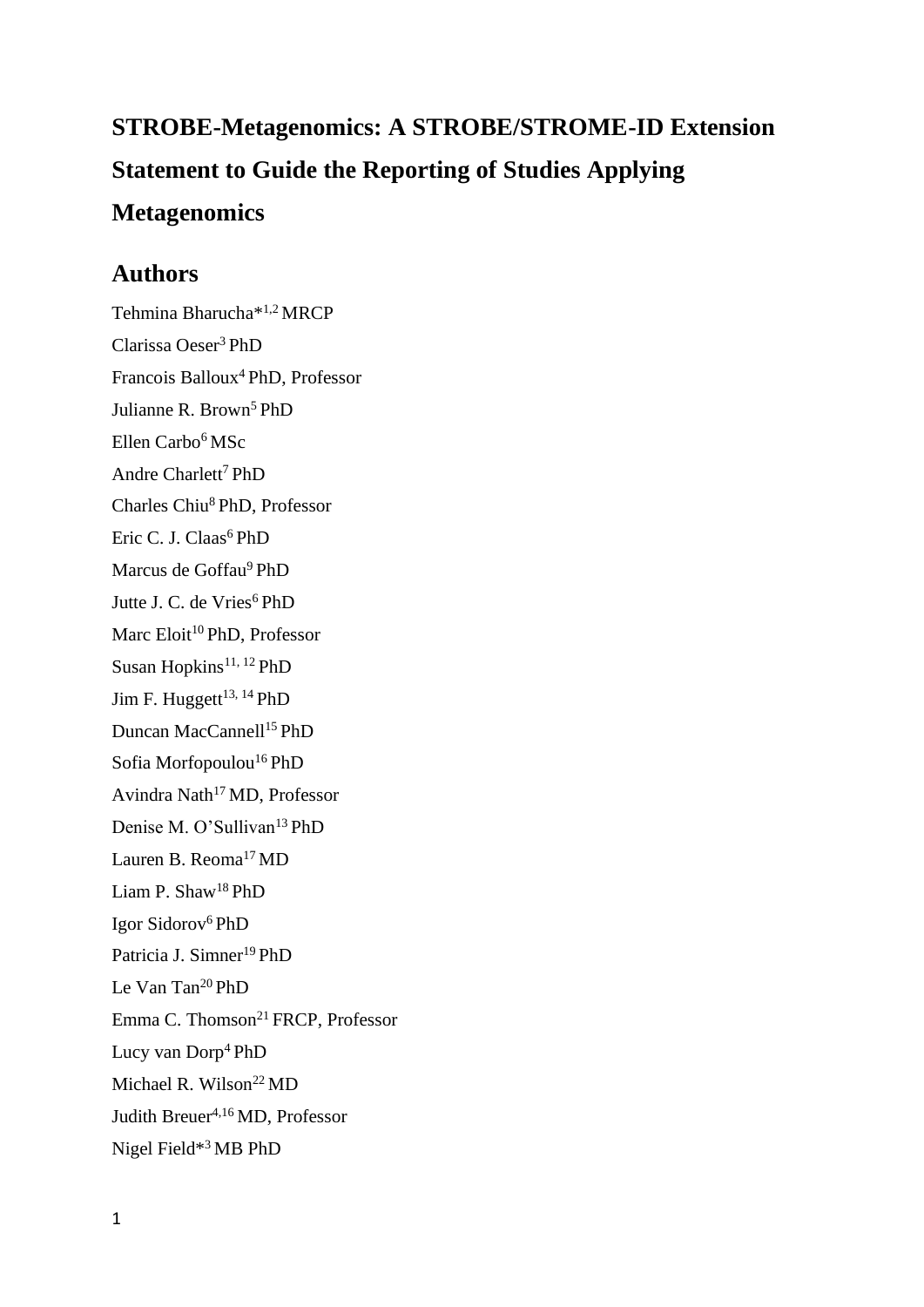#### Affiliations:

- 1. Department of Biochemistry, University of Oxford, Oxford, U.K.
- 2. Lao-Oxford-Mahosot Hospital-Wellcome Trust Research Unit, Vientiane, Laos
- 3. Centre for Molecular Epidemiology and Translational Research, University College London, London, U.K.
- 4. UCL Genetics Institute, University College London, London, U.K.
- 5. Microbiology, Virology and Infection Prevention and Control, Great Ormond Street Hospital for Children NHS Foundation Trust, London, U.K.
- 6. Department of Medical Microbiology, Leiden University Medical Center, Leiden, The Netherlands
- 7. Statistics, Modelling and Economics Department, Public Health England, London, U.K.
- 8. Department of Laboratory Medicine, University of California San Francisco, San Francisco, U.S.A.
- 9. Wellcome Sanger Institute, Hinxton, U.K.
- 10. Pathogen discovery laboratory, Institut Pasteur, Paris, France
- 11. Healthcare-Associated Infection and Antimicrobial Resistance, Public Health England, London, U.K.
- 12. Infectious diseases unit, Royal Free Hospital, London, U.K.
- 13. National Measurement Laboratory, LGC, Teddington, U.K.
- 14. School of Biosciences & Medicine, Faculty of Health & Medical Sciences, University of Surrey, Guildford, UK
- 15. Office of Advanced Molecular Detection, Centers for Disease Control and Prevention, Atlanta, U.S.A.
- 16. Division of Infection and Immunity, University College London, London, UK
- 17. Section of Infections of the Nervous System, National Institutes of Health, Bethesda, U.S.A.
- 18. Nuffield Department of Medicine, University of Oxford, Oxford, UK
- 19. Department of Pathology, Johns Hopkins University School of Medicine, Baltimore, MD, USAEmerging Infections Group, Oxford University Clinical Research Unit, Ho Chi Minh city, Vietnam
- 20. MRC-University of Glasgow Centre for Virus Research, Sir Michael Stoker Building, 464 BearsdenRoad, Glasgow, U.K.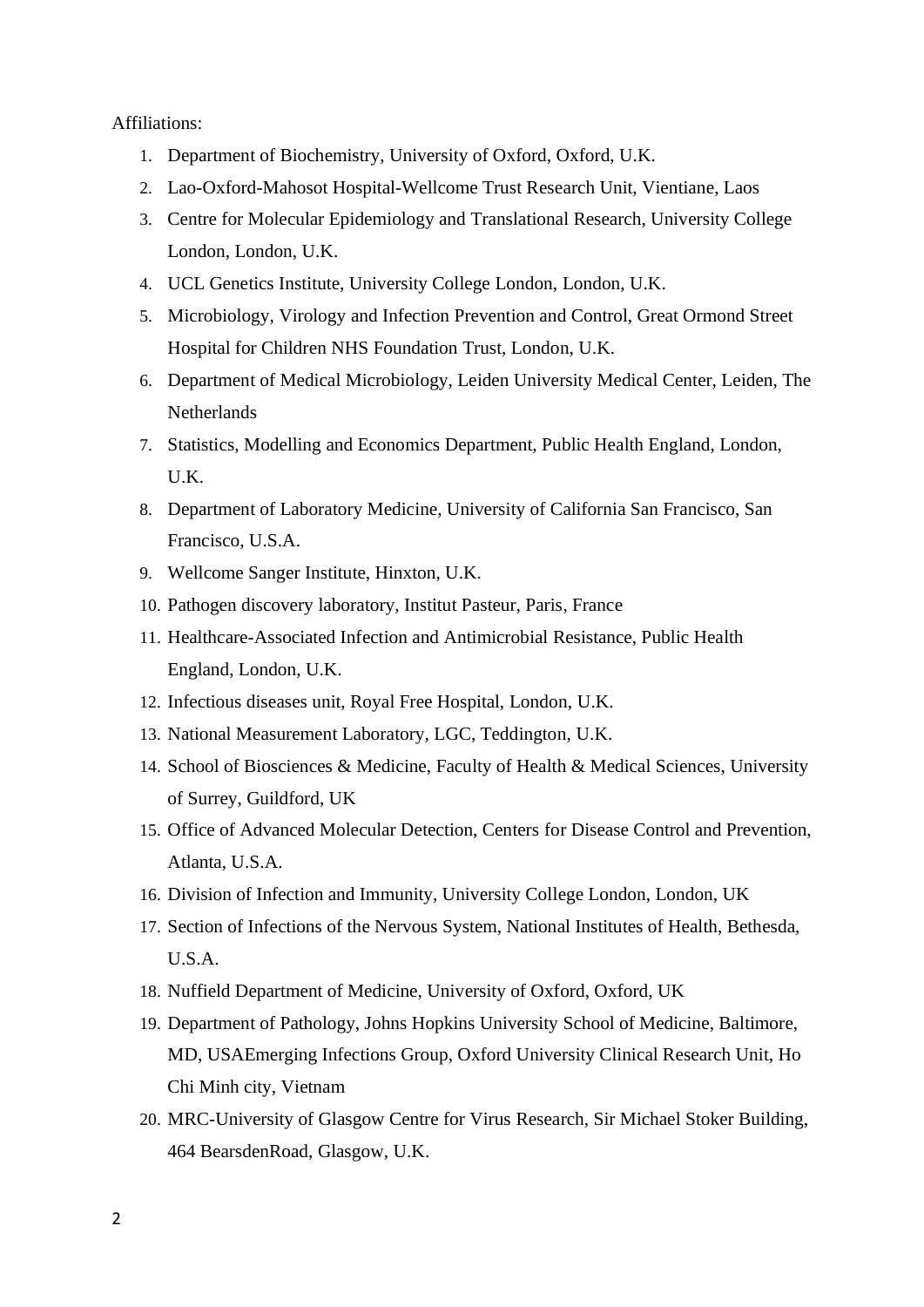21. Weill Institute for Neurosciences and Department of Neurology, University of California, San Francisco, U.S.A.

\*Co-corresponding authors. Correspondence details:

Dr Tehmina Bharucha. Institute of Glycobiology, Department of Biochemistry, University of Oxford, South Parks Road, Oxford OX1 3RQ. 01865275723. t.bharucha@doctors.org.uk

Dr Nigel Field. Centre for Molecular Epidemiology and Translational Research, Mortimer Market Centre, Off Capper Street, UCL, London WC1E 6JB. 020 3108 2092. nigel.field@ucl.ac.uk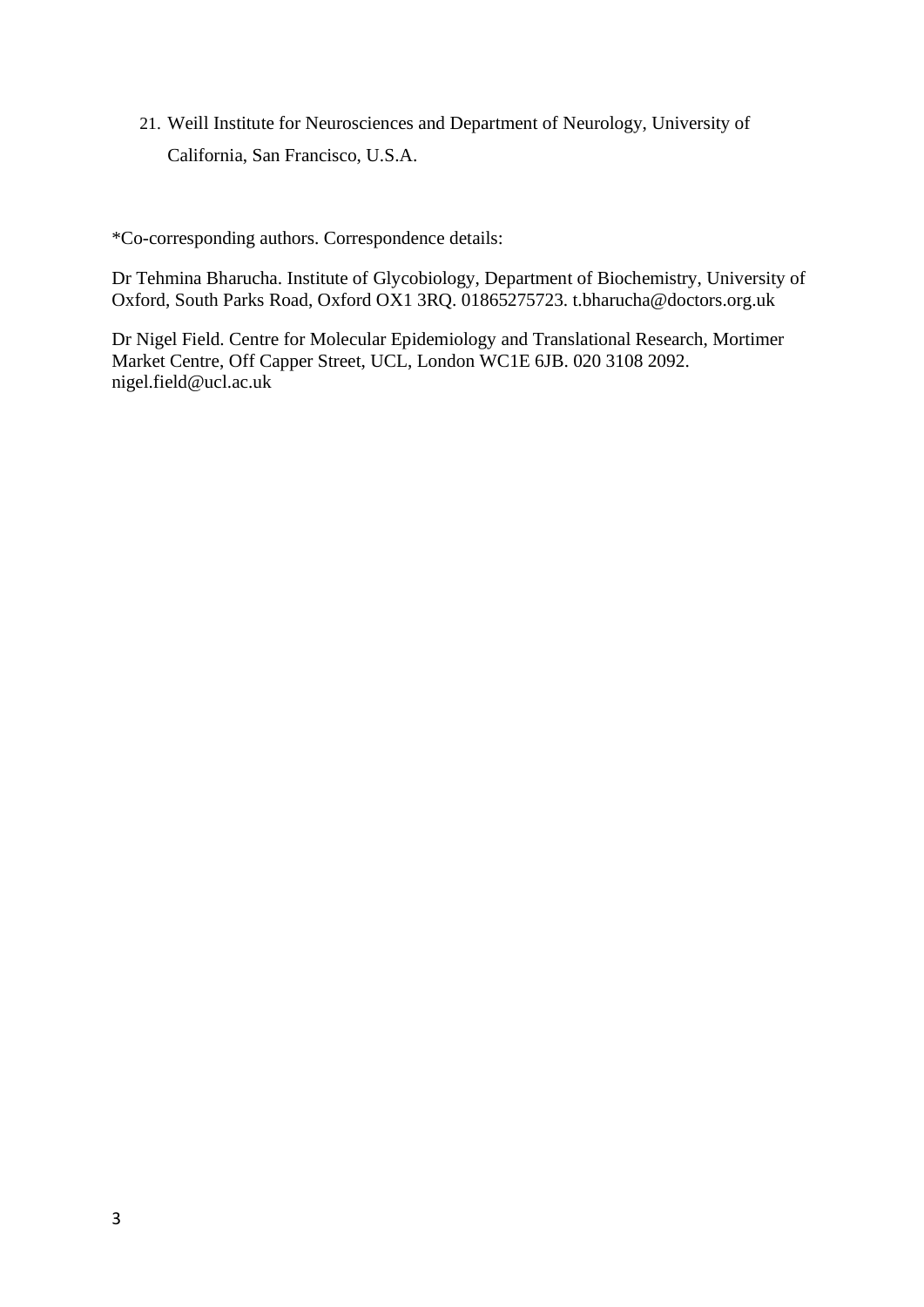## **Background**

The term "metagenome" was coined in 1998 to describe the collection of genomes from microbes present in environmental soil samples, using approaches previously employed to study single genomes (1). The sequencing of genetic material recovered directly from samples has now become common practice in research on clinical microorganisms. In this context, 'metagenomics' refers to the application of sequencing methods that can identify coexistent genomic material from any organism present in patient samples (i.e. microorganism as well as host nucleic acid), usually with the aim of pathogen identification for clinical diagnostics or research (2-4). Examples of real-world applications include pathogen detection and discovery, species characterisation or subtyping, antimicrobial resistance (AMR) detection, virulence profiling, and studies of the microbiome and microecological drivers of health and disease (5-12). Metagenomics is also being introduced as a diagnostic tool in aetiological studies of clinical syndromes such as encephalitis (13, 14), for exploring the microbiome (15, 16), and tracking disease outbreaks (17, 18). A topical example of the transformational impact of direct sequencing of clinical samples has been the recent application for rapid investigation and dissemination of information on SARS-CoV-2 (11, 12).

Metagenomics data are generated using high-throughput sequencing methods, also referred to as deep, next-generation, massively-parallel or shotgun sequencing. Here, for simplicity, we refer to all these approaches as 'sequencing'. For the purposes of this statement, we also include capture probe enrichment-based sequencing methods that use nucleotide 'baits' to increase sensitivity (4), as well as targeted amplicon sequencing (e.g. sequencing the 16S ribosomal ribonucleic acid (rRNA) gene to identify bacteria) (19). Although the latter two approaches might not be viewed as 'true' examples of metagenomics, and are not the focus of our review, some similar considerations about reporting of results apply.

Metagenomic sequencing has advantages for pathogen identification over conventional methods such as culture or targeted PCR because many or most microbial species present within a sample may be detected simultaneously with greater taxonomic resolution. More detailed characterisation of microbial community composition and population dynamics also enables the study of ecological interactions. Furthermore, this avoids culture, thereby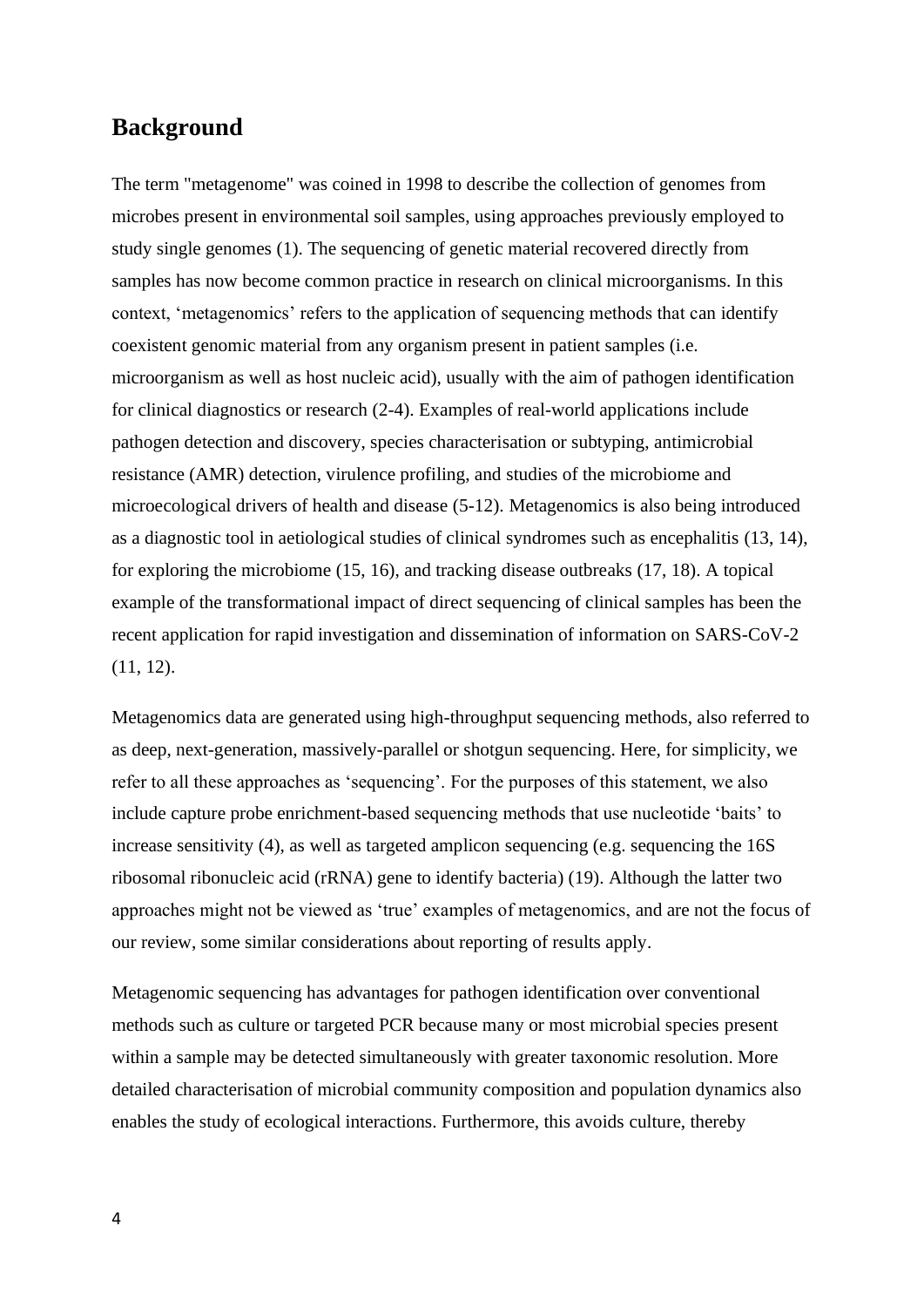including species that are difficult or time consuming to grow. This is particularly relevant for diagnostic applications, where routine culture is seeing a decline (20, 21).

However, appropriate study design remains in a state of relative infancy and metagenomic technologies raise important technical challenges, ranging from methodological artefacts introduced by wet laboratory methods to the impact of different computational approaches used to analyse and interpret multivariate and complex data. Furthermore, the ethical implications of sequencing are significant, and privacy considerations are increasingly recognised. The multiple steps and different expertise required to generate and interogate metagenomic sequence data involves numerous decision points, each of which may introduce bias and affect downstream inference about the presence and abundance of species.

A metagenome result should therefore be considered with caution as one possible representation of the true sample composition of a given microbiome. Understanding and reporting the sources of bias and the limitations to valid inference should improve protocol performance, and enable metagenomic research to proceed with transparent recognition of the real-world limitations. However, existing reporting statements for epidemiology studies, including STROBE (STrengthening the Reporting of OBservational studies in Epidemiology) (22) and its infectious disease molecular epidemiology extension, STROME-ID (Strengthening the Reporting of Molecular Epidemiology for Infectious Diseases) (23), do not fully address issues specific to metagenomics. For this reason, journals, and their readers, might not be adequately equipped with a standardised set of guidelines to evaluate and critically appraise clinical and epidemiological studies applying metagenomics.

#### **Aims of the STROBE-metagenomics extension statement**

We aimed to improve the clarity and consistency of metagenomics research reporting, ranging from clinical diagnostics to microbiome studies, with suggestions for optimal practice and recommendations for robust and accurate reporting.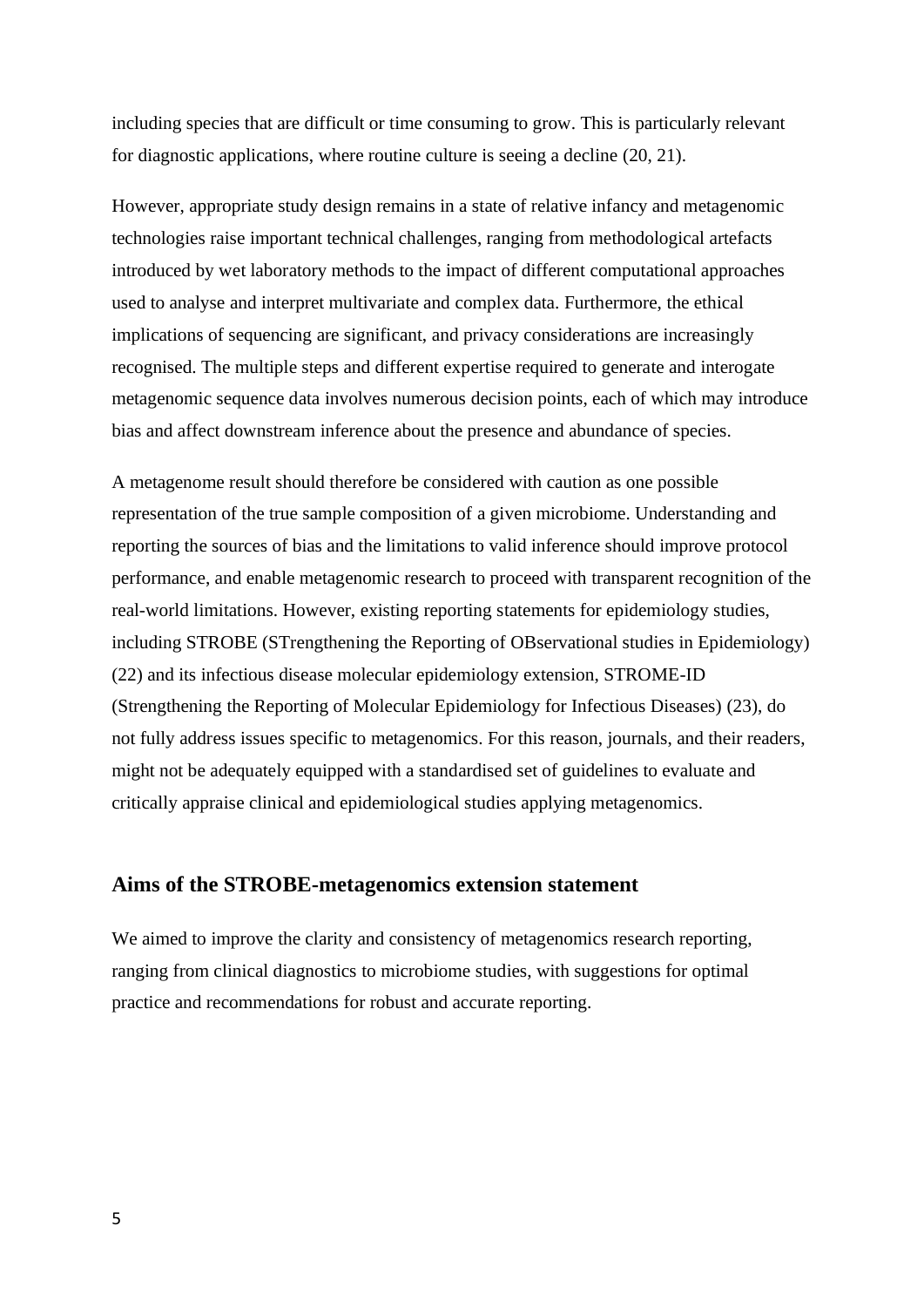#### **Search strategy**

A STROBE-metagenomics working group was established in 2018, identified through notable researchers in the field, including a geographically diverse group of epidemiologists, statisticians, bioinformaticians, neurologists, virologists, microbiologists, and specialists in public health and infectious diseases. Participants met to agree the structure and content of the statement, and the proposal was registered with the Equator Network (24). Specific issues to be covered were identified, see Table 1. A systematic approach was taken to gather evidence to support the recommendations, with literature searches performed in PubMed (see appendix A1 for search terms), searching references of articles, and supplemented by expert opinion. Articles were limited to those in English language published between January 2000 and June 2019.Areas that were adequately addressed in existing STROBE (22) and STROME-ID (23) statements were not covered. Iterative versions of the guidelines and manuscript were circulated to develop a consensus.

The STROBE-metagenomics extension has been developed to complement the STROBE and STROME-ID statements, with the new recommendations organised alongside the existing table. The guidelines discussed below therefore cover only the new proposals for reporting.

**Table 1 Key issues to be addressed in publications applying metagenomics**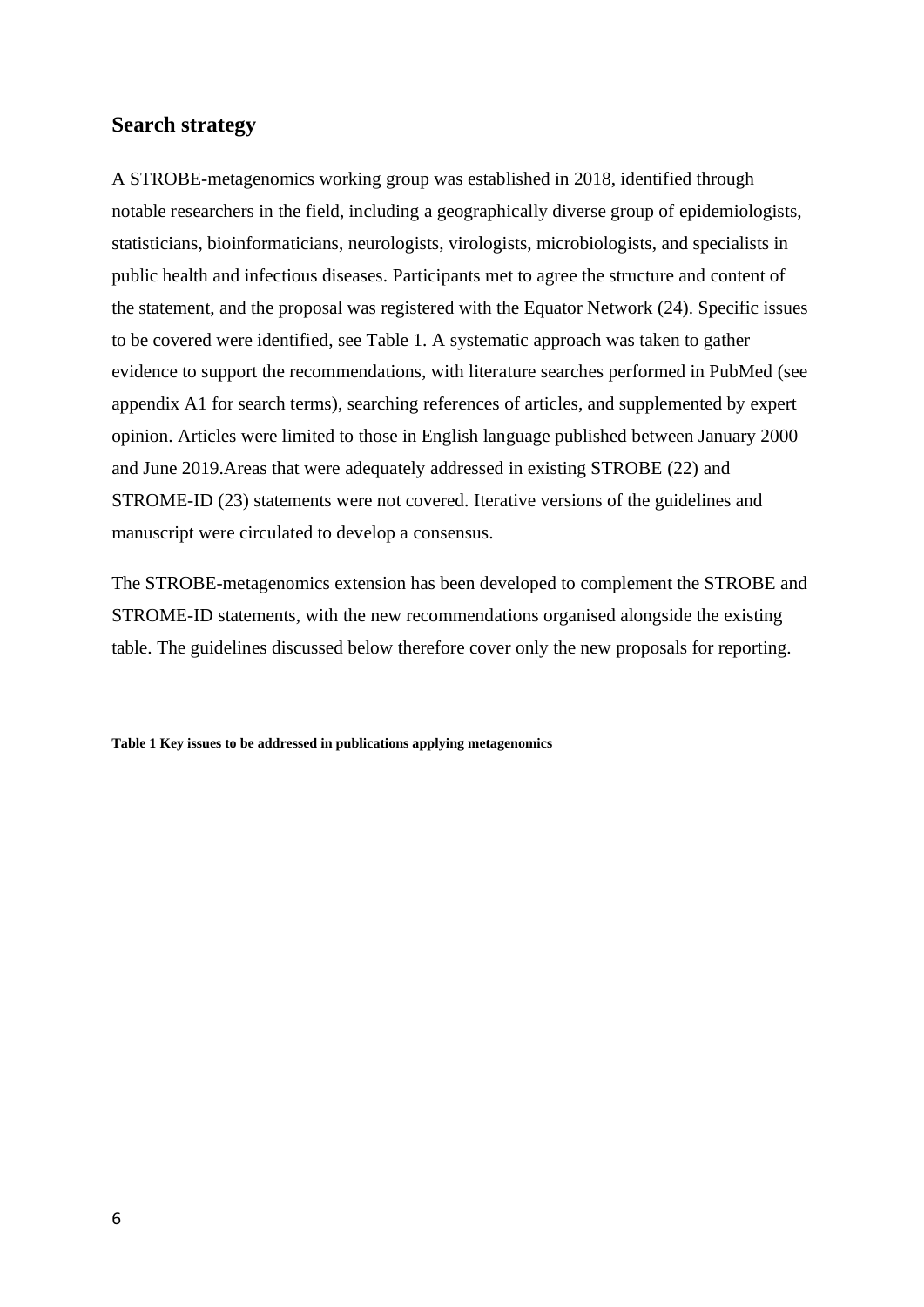## **STROBE-metagenomics extension statement**

### **1 Title and abstract**

**1.1 The term metagenomic/s should be included in the title or abstract and the keywords of the study when these methods contribute substantially to the results reported**

Clear and concise language incorporating standardised terminology, with references if appropriate, enables the accurate indexing of published studies in recognised databases. This is crucial for easy information retrieval and knowledge dissemination. For example, a systematic literature review conducted for studies applying metagenomics in encephalitis utilising MESH and keyword searches for "sequencing" or "metagenomics" in four databases (PubMed, Embase, Web of Science and Cochrane) (13) failed to identify two relevant studies that did not report the terms (25, 26). In this case, the studies were identified by experts in the field who were directly involved with the studies.

#### **4 Methods/ study design**

## **4.1 Describe specimen collection, handling and storage processes, and nucleic acid extraction methods**

Steps involved in sample collection, handling and processing are frequently poorly reported in publications and yet they will have considerable impact on the results and reproducibility of a study and may introduce method-induced variability artefacts (27-30). In particular, many studies use material banked and collected originally for other purposes. Important potential sources of error are described below and their contribution to bias detailed in section 9.1.

Nucleic acids, particularly RNA, are labile. Consequently, collection methods, the addition of nucleic acid stabilisers, and the time to processing can impact the results obtained (31). To address these issues, reporting should include durations, volumes, temperatures and methods used before, during and after the storage of samples (section 9.1) (32, 33). Extraction methods contribute to another major source of method-induced variation, and can be deoxyribonucleic acid (DNA)- or RNA-specific, or tailored to specific organism types, so should be described (34). Other details of sample preparation methods should also be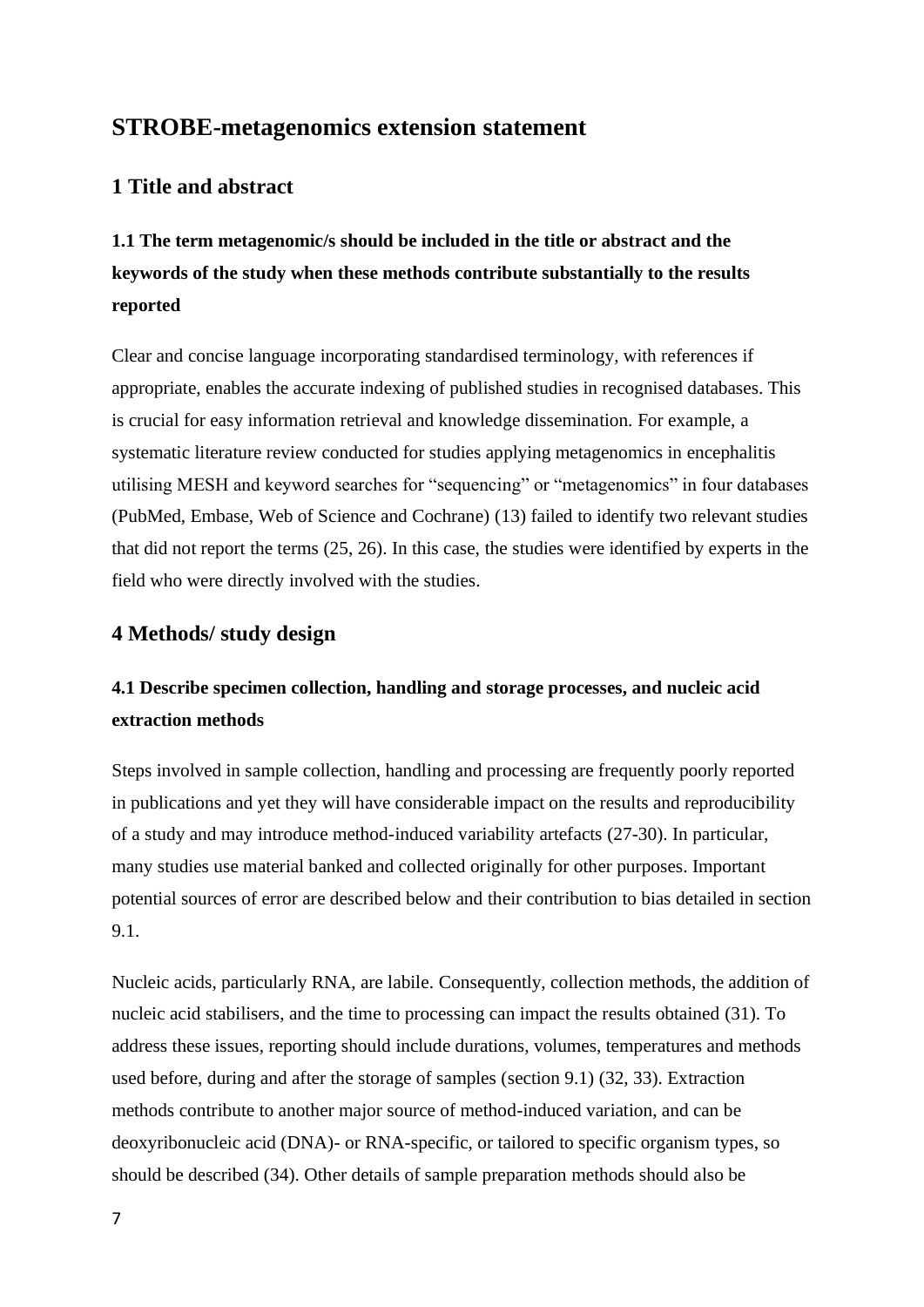reported, including filtration, centrifugation, DNA digestion, rRNA depletion, separation in RNA/DNA or viral/ bacterial workflows or random amplification. Standardized protocols should also be followed, if available and appropriate, and documented clearly in the publication methods. Authors should also consider submitting to standardized protocol repositories (e.g. [www.protocols.io/\)](http://www.protocols.io/).

#### **4.2 Describe sequencing methods, including sequencing depth**

Different metagenomic sequencing platforms may produce different types of reads, for example, single vs. paired-end, and short  $(100-300 \text{ bp})$  vs. long  $(>1,000 \text{ bp})$ . Sequencing platforms have different error rates, with the probability of a base being read incorrectly ranging from  $\langle 0.01\%$  for Illumina® (Illumina, Inc.) to  $>10\%$  for Oxford Nanopore Technologies (current figures as of May 2019 (35)). Additionally, sequencers often cope poorly with large homopolymer repeats, GC-rich, structurally repetitive and other complex regions of the genome. Consequent false positive and false negative errors need consideration when reporting species composition (36) (section 9.1 and 9.2).

Sequencing depth refers to the number of times a particular base is represented within reads, or the redundancy of coverage (37). This has implications for identification of low abundant transcripts, and confidence in sequencing data. However, sequencing depth must be balanced according to the question at hand and the available resources. There are a number of factors that affect sequencing depth, including the sequencing platform and the sequence that is being read (e.g. species diversity of the sample) (37-39).

#### **4.3 Describe methods used for bioinformatics analysis**

For the purposes of this statement, the term 'bioinformatics' applies to all analysis steps downstream from the raw sequencing data, including base calling, de-multiplexing, trimming and removal of reads (e.g. those of low quality, low complexity, adapters and indexes, or of human origin), as well as read normalisation, alignment/mapping of sequence reads to reference databases, *de novo* assembling of genomes and taxonomic assignment of reads and/or assembled contigs. There are multiple viable options for many of these tasks, with ongoing debate in the community about optimal methods, which may depend on the scientific question at hand. The field is under rapid development and methods considered 'best practice' at one stage can be superseded following new analytical advances.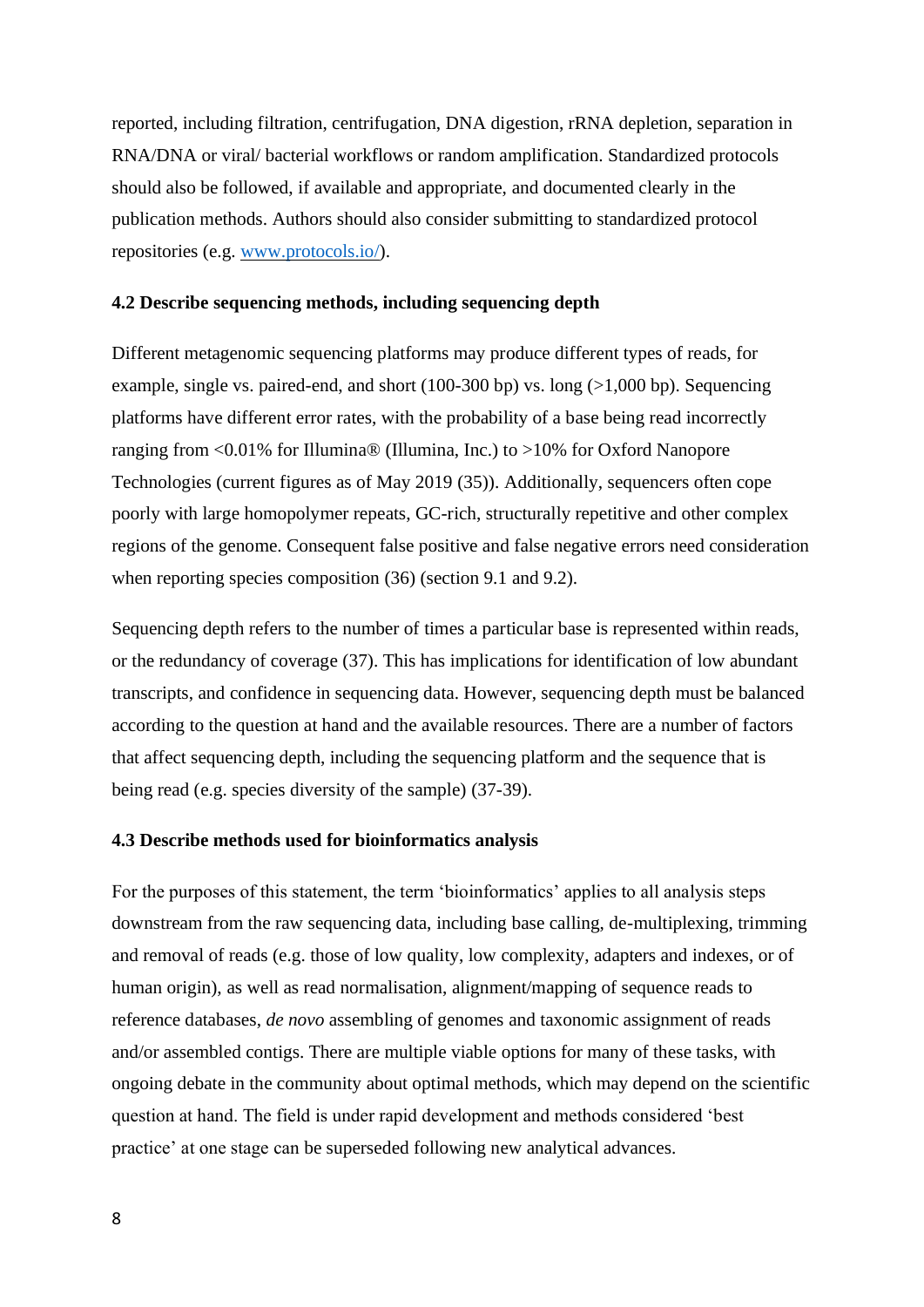There should be clear descriptions of the bioinformatics methods used, including, at a minimum, the software name, version, and the main commands run with values for the essential parameters/flags. It is also advisable to make data and programming code open access, whether as supplementary files or shared, e.g. via Github or Figshare. Where possible, a version-controlled container, package or easily installable version of the complete analytic pipeline (including all dependencies and required databases) could be made available for download and review. The open source release of bioinformatics workflows should be encouraged wherever possible to improve transparency and reproducibility, and should include adequate validation datasets, meaningful documentation and examples of expected outputs and reports. Appendix A2 provides further discussion of bioinformatic analysis and taxonomic profiling.

#### **4.4 Describe quality assurance methods, including internal and external quality controls**

An important strength of metagenomics studies is their ability to detect any genomic material present in a sample. However, detection applies equally to 'true' sample material and to any contaminating nucleic acids present in a sample, which may be introduced at any stage from sample collection to processing. For example, contamination may come from the extraction kit, the 'kitome' (40), or at the point of specimen collection. Sampling is rarely performed under completely sterile conditions, and tissues obtained from tissue banks are therefore often contaminated. Low biomass, low abundance sites (for example tumors, the brain, and fetal tissues such as the placenta) are particularly prone to the risk of misclassifying contaminants.

To demonstrate attempts to ensure internal validity and reproducibility and identify potential contamination, internal controls for all extraction and sequencing processes should be reported as part of standard operating procedures (4, 27). Positive controls are usually spikedin DNA/RNA e.g. synthetic nucleic acid standards such as sequins (47), and negative controls are usually a blank/water sample or ideally a similar or identical matrix (tissue, body fluids, etc) that are expected to lack microorganism nucleic acid based on patient factors and test results. For clinical metagenomics, formal laboratory implementation involves a system of external controls. This is more difficult to arrange, however, publicly and commercially available controls and mock community samples are now available, and we recommend that their use should be reported (48, 49).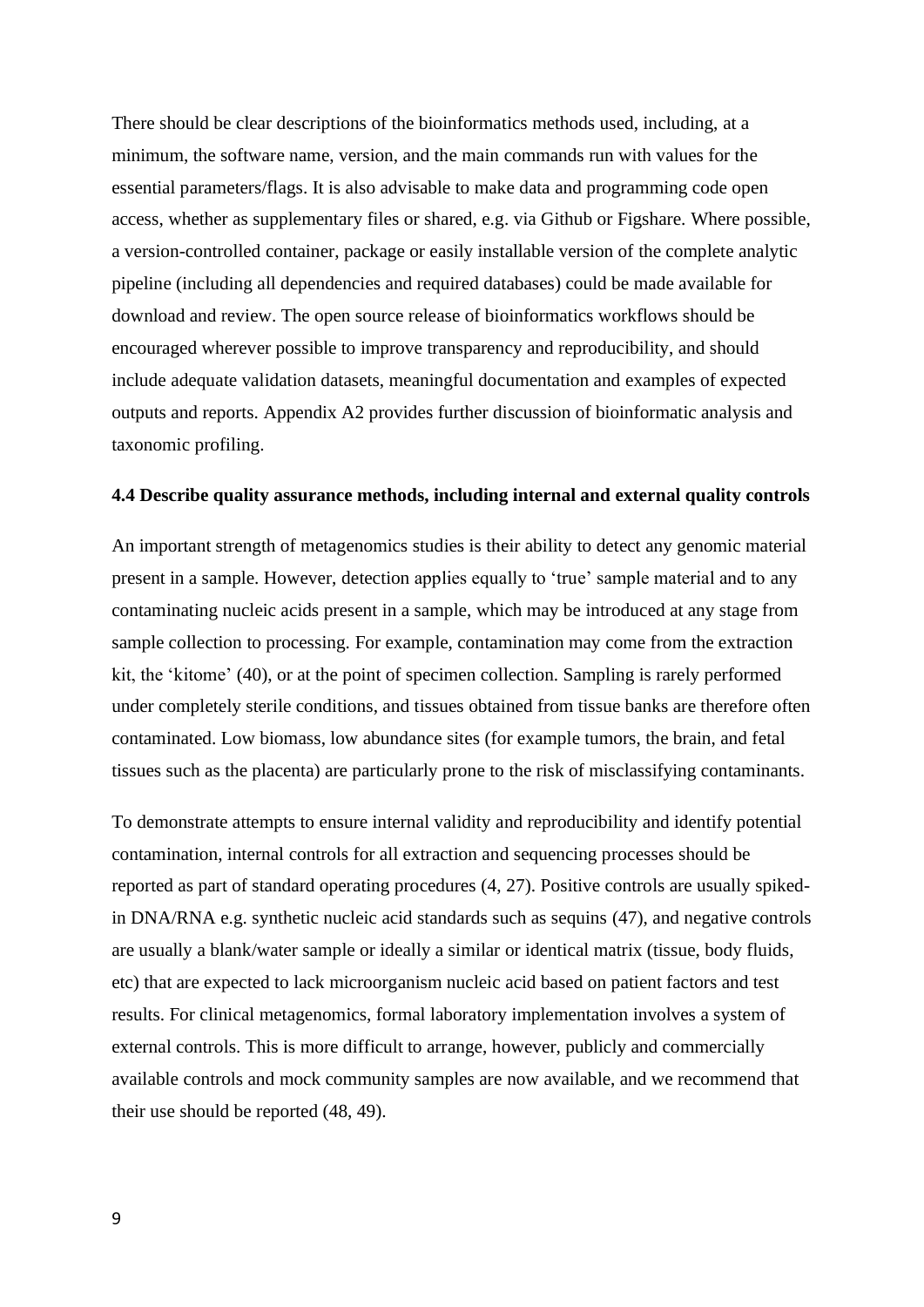## **4.5 Describe use of orthogonal methods to confirm pathogen identity, function and viability**

The conventional methods in microbiology for confirming the presence of a pathogen are culture or growth of the pathogen from a clinical sample and immunohistochemistry, the histological localisation of candidate species in tissue biopsies. However, traditional culture can be difficult when antibiotics have been administered before sampling, or for pathogens which are slow-growing, fastidious, present in low-concentration or as-yet undescribed. Sequencing has high discriminative power and may have higher sensitivity than culture-based methods. For example, in a polymicrobial sample, growth can be affected by presence of other competing bacteria or by inadequate growth conditions. Metagenomics methods have consistently demonstrated higher classification accuracy when comparing taxonomic profiles of synthetic polymicrobial samples obtained from extended quantitative culture with nonselective media (50).

Confirmatory assays appropriate to the study setting should be reported, and a justification for the methods employed and a description of their limitations should be provided. For cases in which confirmatory assays are not possible (e.g. due to high cost or low volume of samples) an explanation should be provided. Rigorous validation of the method used, particularly for pathogens and proficiency testing, especially in clinical laboratories should be described. Further explanation is provided in appendix A3.

#### **4.6 Describe the criteria used to assess the role of pathogens in disease aetiology**

Confirming the presence of microbial DNA or RNA in association with disease is an important step in establishing a causal relationship between a microorganism and disease (51, 52). A major challenge for metagenomics-based research and diagnostics is distinguishing pathogens from commensals or contaminants (53, 54). Interpretation of microbiome investigations can be further complicated if a misbalance in variation and abundance of different bacteria (sometimes referred to as 'dysbiosis') is suspected to be the cause of the condition (55). It is also worth considering that the aetiology of some diseases may involve multiple sequential or interacting species, which may be collectively important (56, 57). Furthermore, sequencing investigations may identify novel organisms, for which the clinical significance will be unknown. These issues are particularly relevant in the investigation of the aetiology of central nervous system (CNS) infections.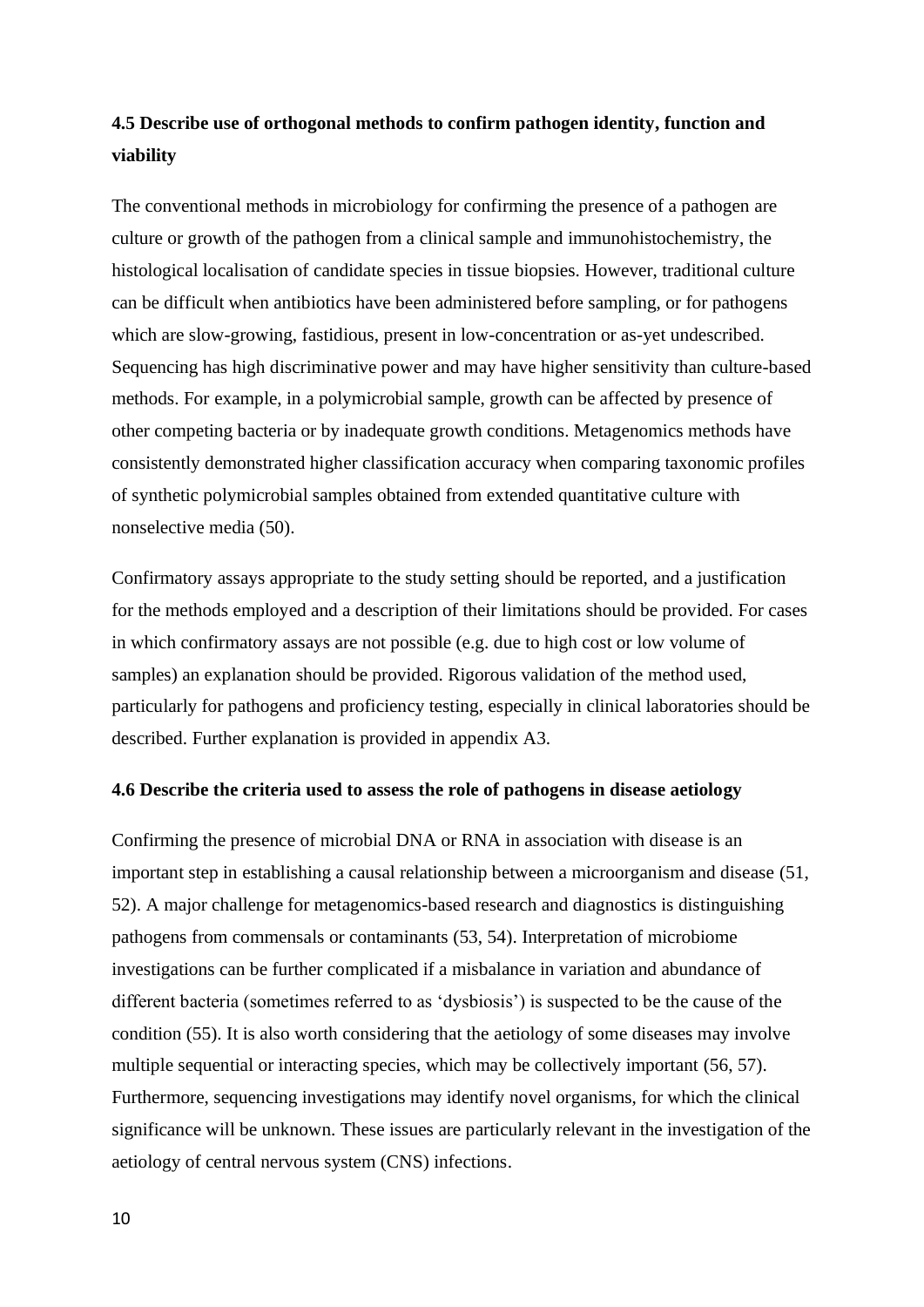A number of criteria to establish causality have been proposed over the years, detailed in Appendix B, including the incorporation of metagenomic technologies (58, 59).

#### **4.7 State the time from collection to results and cost considerations**

The time from sample collection to processing ('transport time'), discussed in section 4.1, including cold-chain and transit, can affect the compositional profile of microorganisms inferred from metagenomics. Overgrowth or degradation may occur during the period between collection and (cryo-)storage with the result that the sequencing profile may not accurately reflect the composition of the sample at the time of collection. An extended duration of storage can result in a shift in the relative representation of bacterial taxa and result in significant variability in metagenomics data. For example, faecal samples stored for longer than three months at -80°C experience selective loss of *Bacteroides spp.* (6, 60, 61).

If the sample is obtained post-mortem, it is critical to report the time from death to sample acquisition given extravasation of gut bacteria into the bloodstream that can complicate interpretation of metagenomic data. For some applications, it may be relevant to report the overall turnaround time of the bioinformatic analyses, i.e. including computational time for bioinformatics analysis. For example, Oxford Nanopore technology may be deployed in the field or at point of need, allowing sequencing to be performed rapidly in near 'real-time'; still, actionable results are also dependent on the time required for computational analysis (62, 63). The turnaround time of bioinformatic analyses is critical in the context of clinical applications, when metagenomics is used to help guide or tailor patient treatment. Variables such as sequencing run time and total computational analysis time (with system specifications e.g. number of cores and amount of memory utilised) should be stated clearly, as should the sequencing depth discussed in section 4.2 (64).

#### **5 Setting**

#### **5.1 State whether sample collection was retrospective or prospective**

As described in the STAndards for Reporting of Diagnostic accuracy (STARD) guidelines, clarity is needed regarding the sequence of events in diagnostic testing to ensure that sources of bias are addressed (65). Samples analysed long after collection (see section 4.1), as well as the performance of the reference standard assays, may lead to degradation of the analyte. Retrospective sampling may also lead to bias in the samples tested. For instance, when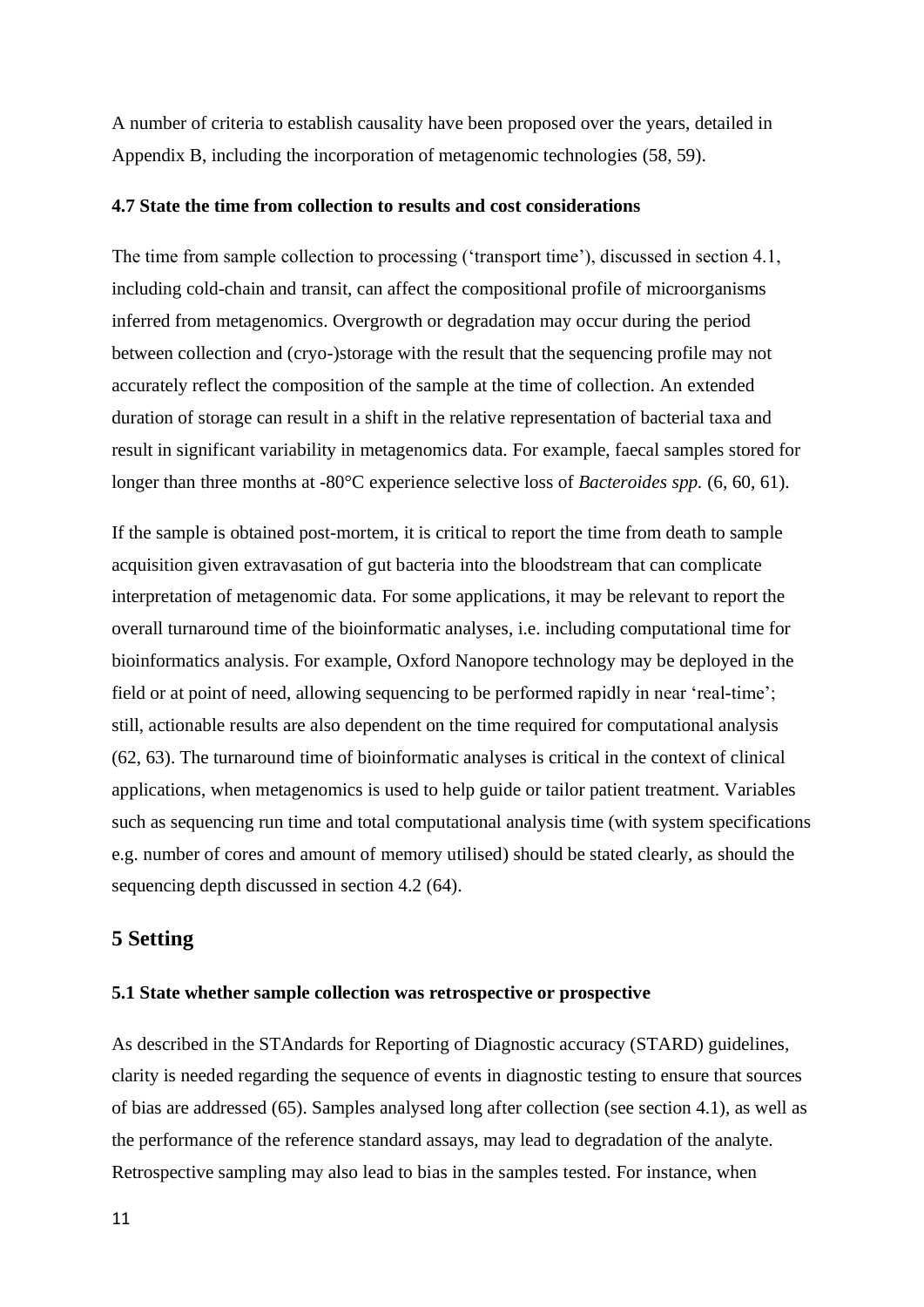comparing studies of unidentified encephalitis, samples retrospectively selected for metagenomics may be those that are 'difficult to diagnose', for example with a low titre, be taken at later time points in the course of infection, and therefore be more likely to be noninfectious (66).

#### **6 Participants**

#### **6.1 Consider factors influencing microbiota compositions when selecting participants**

At the time of writing, most routine diagnostic and public health laboratories do not yet use metagenomic technologies routinely. As such, patients included in metagenomics studies are often from tertiary referral or specialist centres, which are unlikely to be representative of the wider population, as discussed in STROBE and STROME-ID (22, 23). This can also introduce challenges for appropriate selection of controls for case-control studies, and for studies assessing the strength of disease associations.

Species composition of human microbiomes are affected by a variety of host factors, including age and sex, as well as behaviour (e.g. diet and lifestyle) and environment (67, 68). Exposure to pharmacalogical agents may also profoundly influence microbiome composition. For example, a single standard course of antibiotics has been shown to alter species composition of the gut and oral microbiomes for over a year (69, 70). Matching of cases and controls is particularly challenging for metagenomics studies given the broad range of microbes considered (71). Metagenomics studies should aim to minimise and/or statistically control for host-confounders, or at a minimum, list those that may impact the interpretation of results.

#### **9 Bias**

Bias is a source of error that remains constant with replication affecting trueness (72); it is separate to random error, which affects the precision of an experiment. Together, these sources of error contribute to measurement uncertainty which, when conducting metagenomics sequencing, has a large number of potential sources (see Figure 1). Replication, including replication of the whole process, provides a means to estimate random error, which can differ when using different sequencing strategies (72). Adherence to strictly described laboratory protocols may improve random error and reproducibility (21), but it cannot be used alone to remove bias.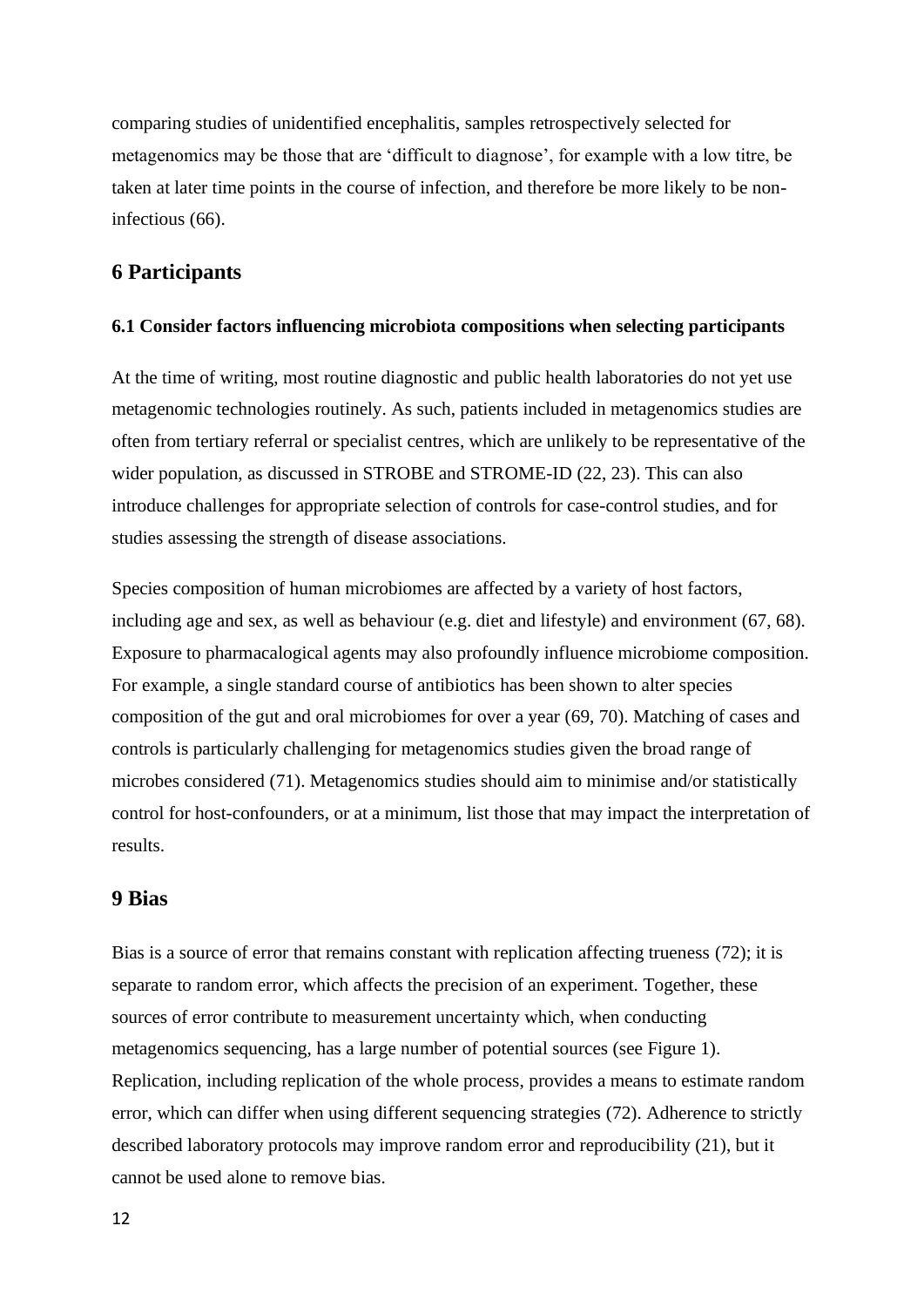## **9.1 Address potential sources of bias (sampling, transport, storage, library preparation, and sequencing)**

Bias can occur at each step of a diagnostic sequencing pipeline (Table 2) and is more difficult to evaluate than random error. When conducting metagenomics studies, different categories of bias may manifest. Selection bias, where researchers unconciously treat groups of samples differently, can affect many areas of research, and investigator blinding is a simple way to mitigate against this and should be reported where used. For metagenomics studies, microbiological contamination of samples can introduce bias. Experimental bias that is caused at different stages of a metagenomics experiment is more challenging to control for than sources caused by selection bias or contamination. The fact that the microbiome is by definition a composed of multiple different microorganisms means that a given protocol may lead to certain groups being over-represented in the processed samples. For example, enrichment protocols may introduce bias for pathogen detection (73). Capture probe-targeted sequencing will limit detection to targeted sequences, and 16S has limitations with regard to the level of taxonomic classification. While this precise form of bias does not exist in untargeted metagenomics, other experimental bias can occur at different protocol stages, including sampling, nucleic acid extraction (74) or during post-extraction steps (75). Studies using 16S rRNA gene sequencing, should consider that different primers amplify different bacterial families to differing degrees due to mismatches, resulting in potential bias in abundances and diversity metrics (76), which cannot be completely corrected bioinformatically (77).

By reporting the potential sources of bias for a given study, as outlined in Figure 1, their likely influence can be considered with mitigation or compensation strategies suggested or caveats made to interpretation. Due to the complexity and multistep nature of microbiome measurement, it is advisable that any metagenomics experiment should be considered and reported as a representative result, rather than assuming that it perfectly reflects the microbes present and their abundance. It is also why the term 'unbiased', which is a popular term when describing metagenomic experiments that do not employ enrichment, should be used with caution (or not at all). 'Untargeted metagenomics' could be used instead. Further details are provided in appendix A4.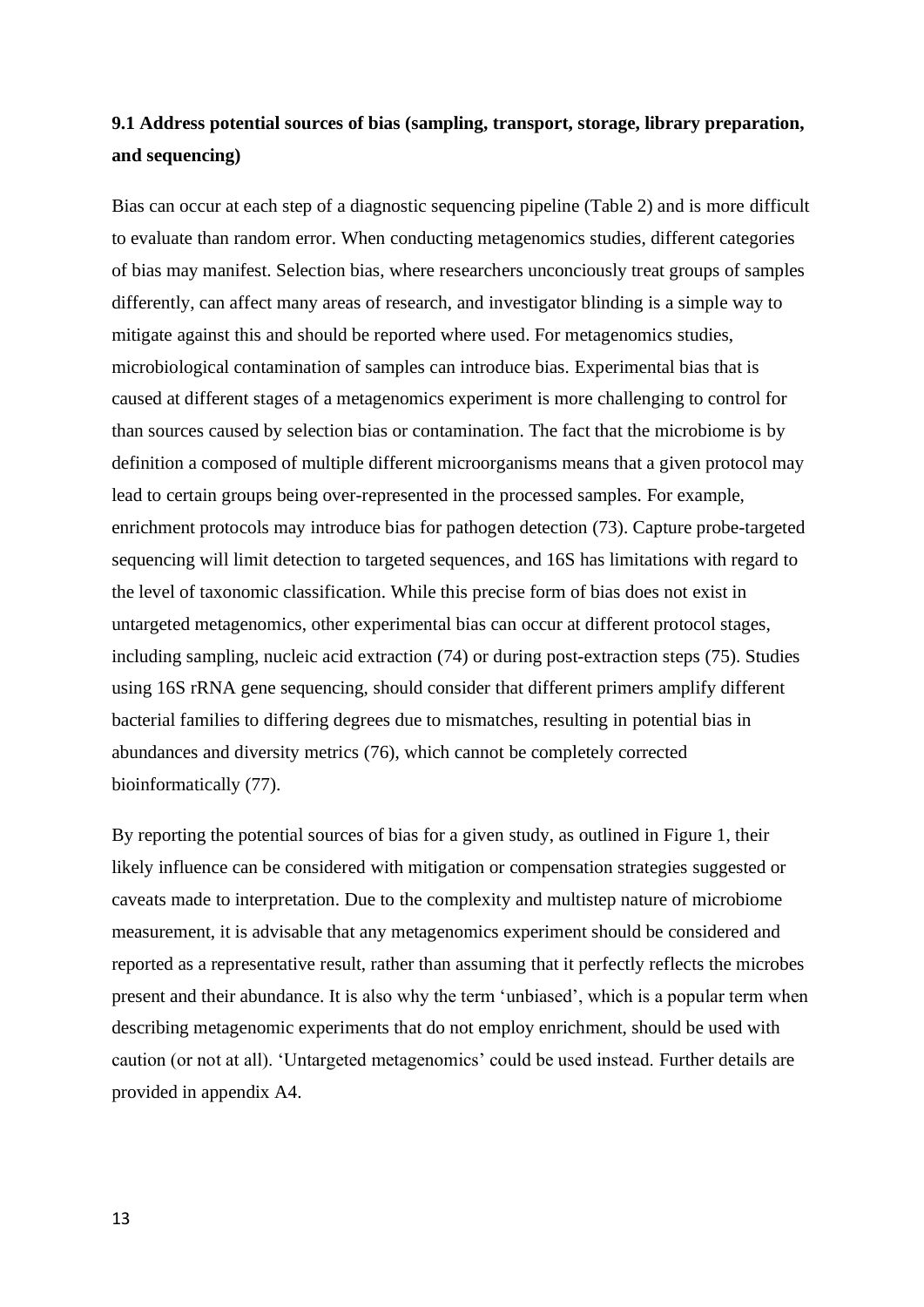**Table 2. Examples of potential sources of bias in metagenomics studies and implications for result interpretation. This list is not comprehensive, but illustrates how results may be affected by collection, processing and analysis methods.**

**Figure 1. Uncertainty (fishbone) diagram describing potential contributing sources of uncertainty in the multistep protocol required for metagenomics experiment.** 

#### **9.2 Address potential bias introduced by bioinformatics analysis**

Classification algorithms rely on alignment of sequencing reads and/or contigs obtained from overlapping reads against reference genomes (see Section 4.3). In the case of the alignment of assembled contigs, in principle, reads that cannot be built into contigs (unassigned reads) are discarded, leading to a potential loss of information (78). Classification of reads may be slow, and a smaller database may be built with unique sequences representing certain taxa (79). However, this may lead to bias in the assignment of homologous sequences and should be clearly reported.

Samples containing low abundance pathogens may give rise to false negatives by not classifying something as relevant, or false positives if reads are non-specific (80). Subsequent alignment of sequence reads against a reference genome of the candidate pathogen(s) identified by the metagenomics analysis can provide necessary further validation: wide and distributed coverage of the reference genome and high mapping identity is unlikely to be a false positive. The level of coverage may be limited in samples with low pathogen load, but still can be a true positive result. Sufficient read depth is not always available for metagenomics data from clinical samples, which often contain a majority of reads from the host. Additionally, high read depth can generally be achieved only for microbes present at high-copy number. Authors should report where these considerations are relevant.

Assessing the quality of reads before downstream classification is crucial for ensuring accuracy of taxonomic assignment. This quality control usually includes removal of adapters, human/host/known background sequences, low-complexity sequence reads, trimming of lowquality bases at the ends of reads, and removal of primer sequences. The total number of reads in each sample can be affected by factors including DNA extraction methods, sample handling, library-prep, differences in sequencing depth, etc (see section 9.1). As such, it is generally advisable to normalise read abundance between samples prior to any analysis and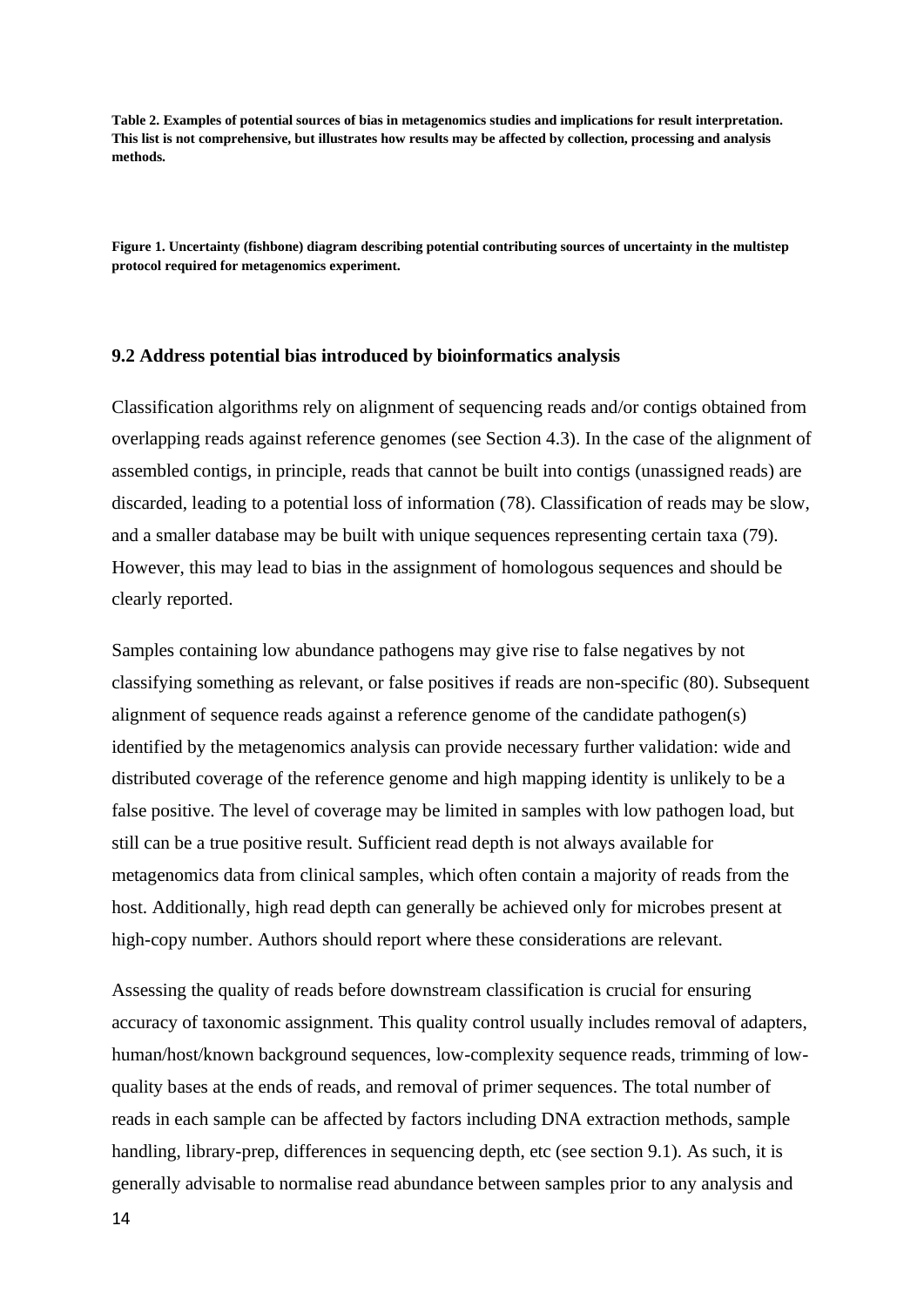report where this is done (81). More sophisticated statistical modelling approaches can deal with variation in read numbers between samples without loss of data (e.g. DESeq2 (82)).

#### **9.3 Describe/address limitations of reference database(s)**

The use of reference databases should be clearly described. It is critical that the reference database used is clearly presented, together with a genomic data download date, and a description of the procedures behind the inclusion of reference sequences and their indexing. Limitations of reference databases may interfere with correct assignment of sequences, as illustrated in Figure 2. Curated reference databases may not include all the relevant microbial diversity. Conversely, non-curated databases may comprise incorrectly named, incomplete, low sequencing quality or artefactual sequences (83). Studies have shown that contamination from various sources or incompleteness (e.g. of a region of a genome that contains an important mutation) are frequent features of reference databases, particularly when draft genomes are included. For example, over 1,000 published microbial genome sequences have been identified as contaminated with PhiX174, a bacteriophage used as a control in Illumina sequencing (24), and 2,250 NCBI GenBank draft bacterial and archaeal genomes contain spurious human sequences (84). Additionally, false negatives may occur due to a focal species missing taxonomic representation in the databases, which have an inherent curatorial bias to known human associated pathogens (85). This is elaborated in appendix A5. **Figure 2: The importance of reference database choice, design and versioning in taxonomic profiling of clinical metagenomics samples.**.

#### **10 Study size**

#### **10.1 Describe clearly how power calculations were undertaken**

Whenever comparisons in metagenomic species composition between two or more groups are performed, authors should report relevant parameters such as significance level and power threshold, sequencing depth, effect size, number of comparisons and methods used to correct for multiple comparisons, and provide details of the statistical methods used to perform power calculations. It should be clearly stated how an effect size was derived and a rationale for the clinical relevance of the specific effect size should be given. If no power calculation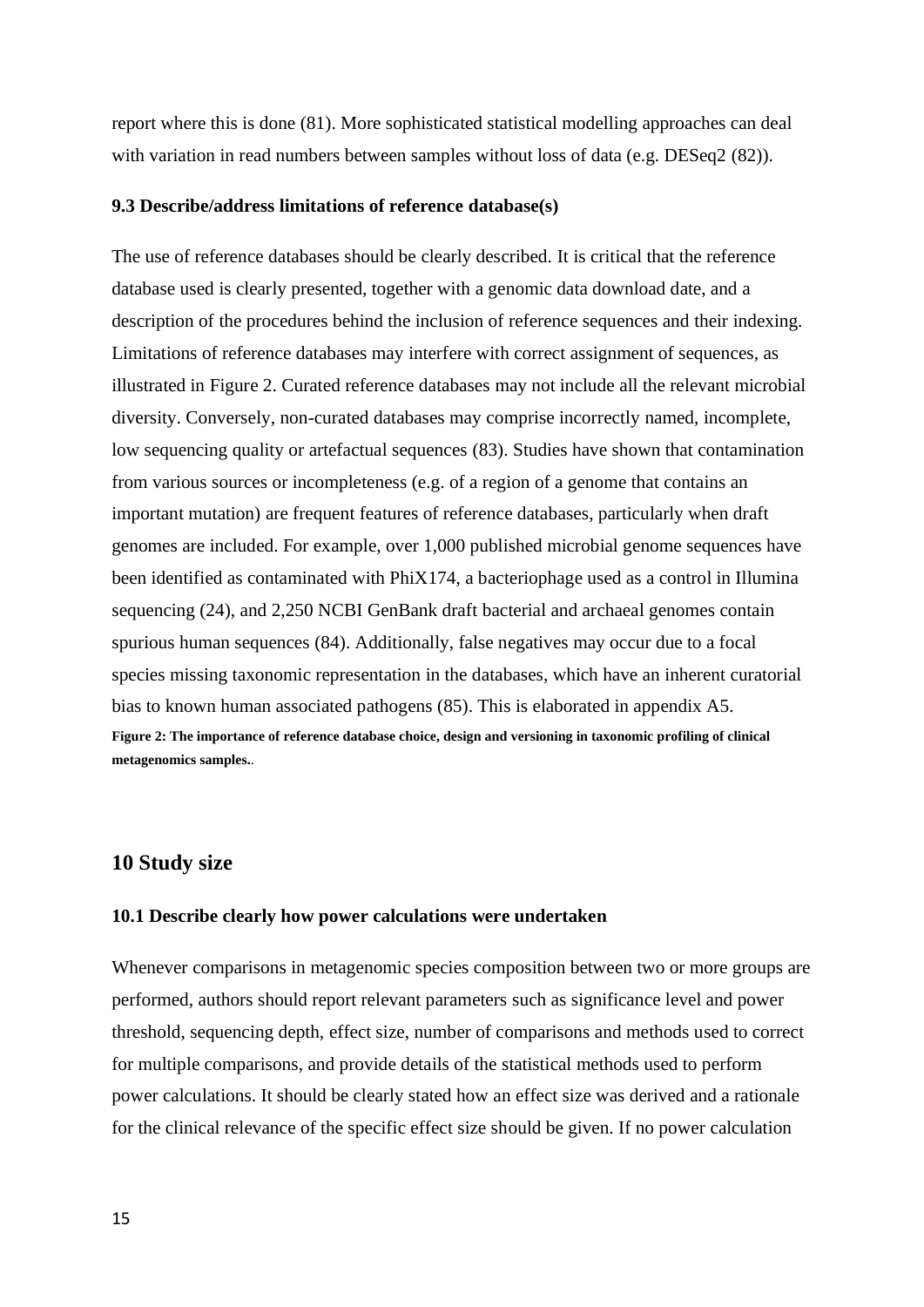was performed, an explanation should be given about why this was not considered feasible or useful. This section is elaborated in appendix A6.

#### **12 Statistical methods**

#### **12.1 State the limit of detection, including analytical sensitivity and specificity**

The limit of detection (LOD) refers to the minimum quantity of genomic material from an organism required for its detection and should be stated. Determination of the LOD for a metagenomics study is dependent on the sequencing technology, sequencing depth, read length, representation of genomes related to the taxa of interest in the reference database, as well as the complexity of the community and amount of host nucleic acid in the sample. Simple calculations give estimates for the LOD e.g. for  $10<sup>6</sup>$  reads per sample, the LOD is one read per sample which corresponds to a relative abundance of the order of magnitude of 10-6 i.e. ~0.0001%. Formal calculations of LOD that are needed for clinical validation should be performed using probit analysis (86). In practice, the LOD will be considerably higher because a single read from a taxon (a 'singleton') is very likely to be due to contamination or misclassification. Rather than trusting such calculations, the use of positive spike-in controls and negative controls in the sequencing run allows assessment of sensitivity and specificity (also see section 9.1). With a single infection, the number of on-target reads will be correlated with the signal in the sample, but mixed infections and co-infections will influence sensitivity (87). Experimentally validating these for model organisms that represent the specific pathogens of interest (e.g. a DNA virus, an RNA virus, Gram-negative and Gram-positive bacteria, etc) is recommended, particularly for diagnostic tests.

#### **19 Discussion/ limitations**

#### **19.1 Attempt, or acknowledge the need for functional and/or phenotypic validation**

Genotypic data do not always correlate with clinical phenotype; for instance, mechanisms that involve inducible resistance, gene expression and regulation or post-translational modifications. In studies investigating mixed microbial communities it may not always be possible to determine which taxon a particular gene belongs to (88, 89). This is also relevant in the establishment of causality, as discussed in section 4.6.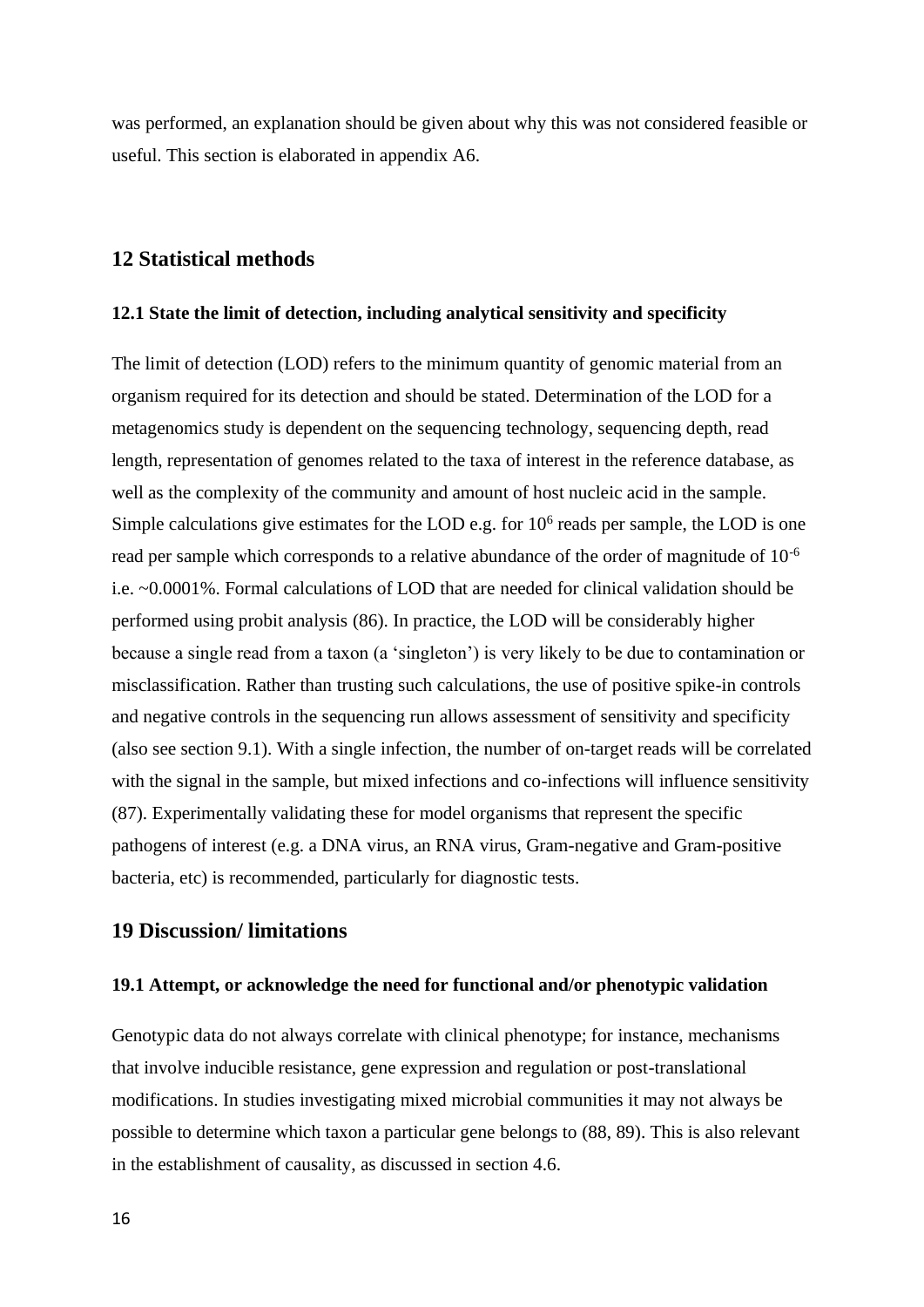Efforts should be made to undertake phenotypic and functional validation to assess the inferred results. If this is not possible, or beyond the scope of the study, the limitations of inferring results solely from genotypic data should be acknowledged and discussed, including known caveats and restrictions on making key assumptions.

#### **19.2 Consider the need for species or strain resolution**

Different strains or lineages within a species can differ widely in regard to their phenotypic characteristics. For example, sequencing with strain-level resolution enabled identification of specific strains of *E. coli* associated with necrotizing enterocolitis in preterm newborns (90) and lineages of *S. enterica* associated with varying clinical phenotypes (91). Therefore, profiling microbial communities with sub-species resolution can be useful, although *de novo*  assembly of metagenomic reads remains a methodological challenge.

The strain and species resolution capacity of the assay used should be clearly stated with consideration of how this level of resolution yields relevant epidemiological or clinical information for the study in question. In particular, microbial community profiling using 16S rRNA gene PCR cannot identify individual species within some genera, and should never be used to identify to the strain level. As recommended in STROME-ID, a definition or reference to published definitions of a strain should be provided (23).

#### **23 Other information**

#### **23.1 Report any ethical considerations with specific implications for metagenomics**

Metagenomics produces a vast amount of host and pathogen data, which is untargeted and sometimes not of immediate interest (92). Molecular methods to deplete human genomic material exist, however they remain imperfect and may lead to bias. Alternatively, it may be sufficient to detail in a protocol that the host data will be removed, and not analysed, although this may also lead to bias in microbial reads caused by the *in silico* host-depletion method; host genomes can contain viable viral genomes as well as non-viable genetic material derived from or shared with microorganisms. In these cases, the method used to identify and exclude host reads, for example through mapping of all reads to the host reference genome, should be detailed, including the choice of mapping algorithm and program parameters.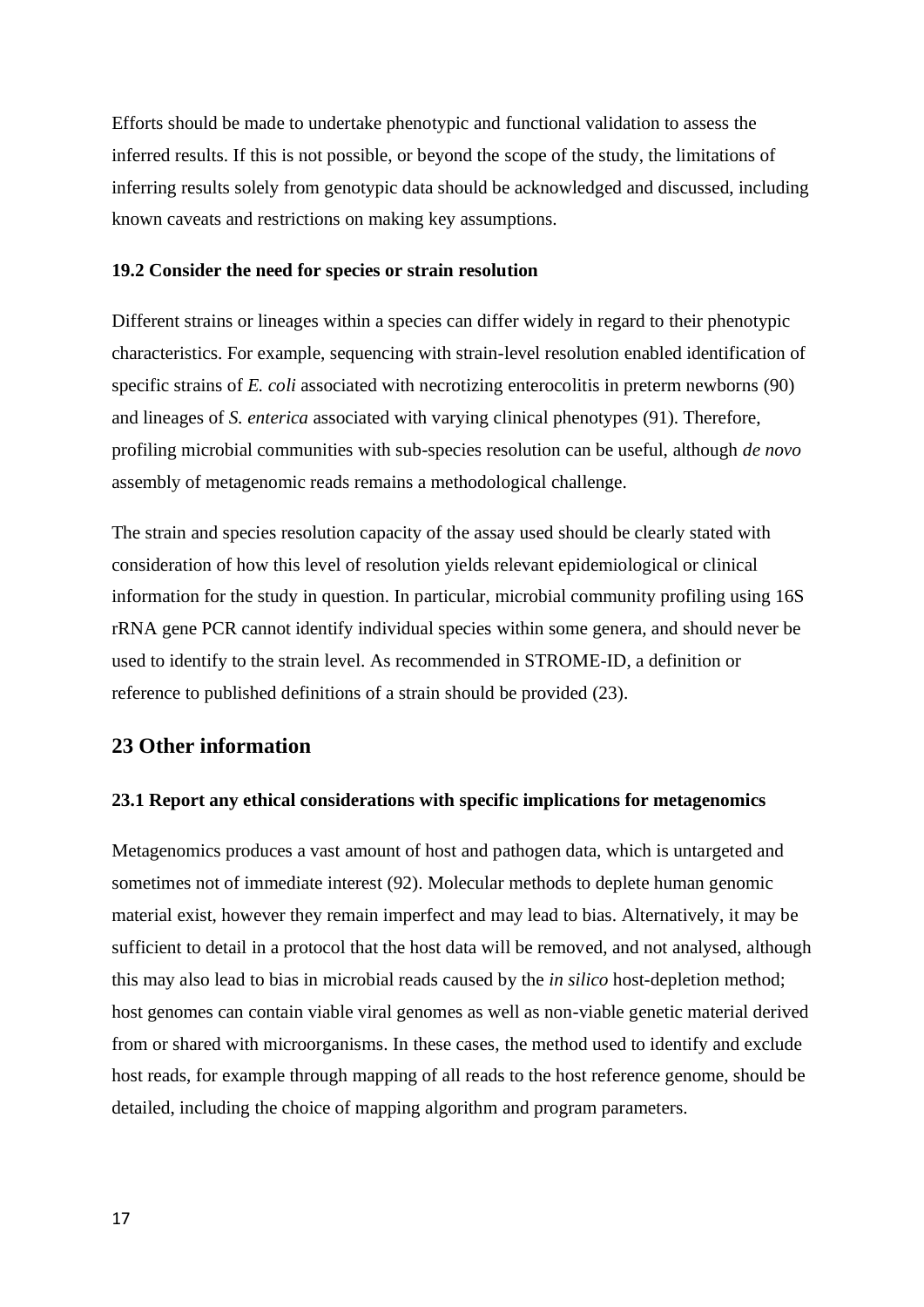Even if data analysis is restricted to non-human reads, it may still unveil potentially sensitive information (93), such as a new diagnosis of HIV. It has also been demonstrated that >80% of individuals can be identified from populations of hundreds using their gut microbiome alone (94). These issues pose real concerns, particularly with the increasing requirement for data to be made publicly available. For all these reasons, specific ethical implications relating to metagenomics data and corresponding approvals should be stated, and appropriate ethical approval should be obtained.

## **Conclusions**

Metagenomics has already made a significant impact on pathogen detection and characterisation, and we probably still underestimate its full potential. Increasing use of metagenomics has been accompanied by recognition of complex issues at every stage in the pipeline. Standards for reporting are therefore needed, to ensure clarity, consistency and robustness of research. The guidance given in this paper constitutes a set of recommendations, and we recognise that research studies need to be pragmatic, utilising resources available. Nonetheless, reporting known and potential limitations should minimise misrepresentation. It is inevitable that the field will continue to advance steadily, and these guidelines will need to be updated.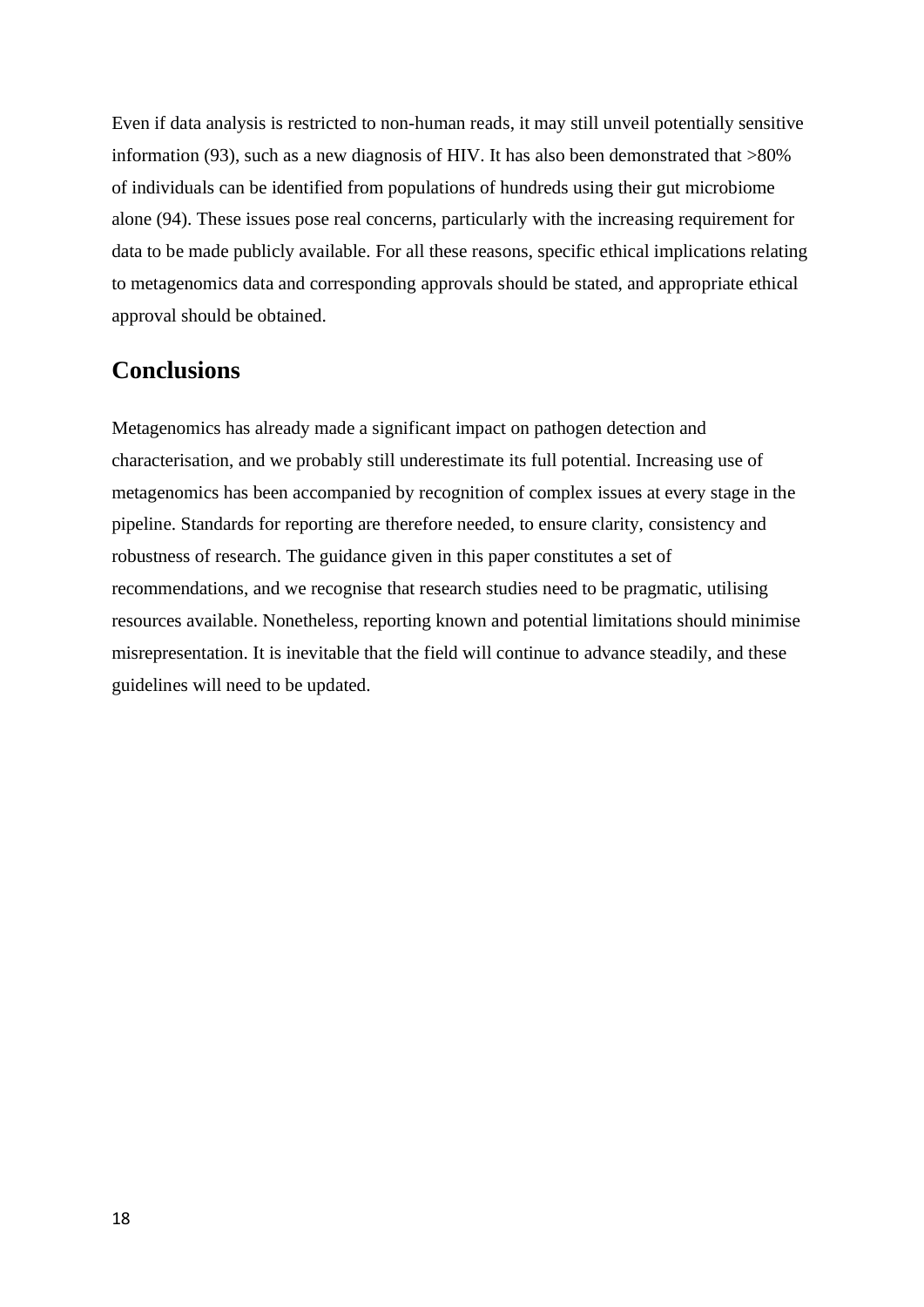### **Contributors**

TB and NF conceived the idea and, together with CO, co-ordinated the review. All authors were involved in the study design, literature review, writing the manuscript and editing successive drafts. DOS and JH designed Figure 1 and LvD and FB designed Figure 2.

#### **Acknowledgement**

Authors Avindra Nath and Lauren B. Reoma are NIH employees, and are in receipt on an NIH grant (no. NS003130).

## **Conflicts of interest**

Dr. Eloit reports personal fees and other from PATHOQUEST, none received during the conduct of the study. Dr. Wilson has a patent issued for Depletion of Abundant Sequences by Hybridization. None of the other authors declare any conflict of interests .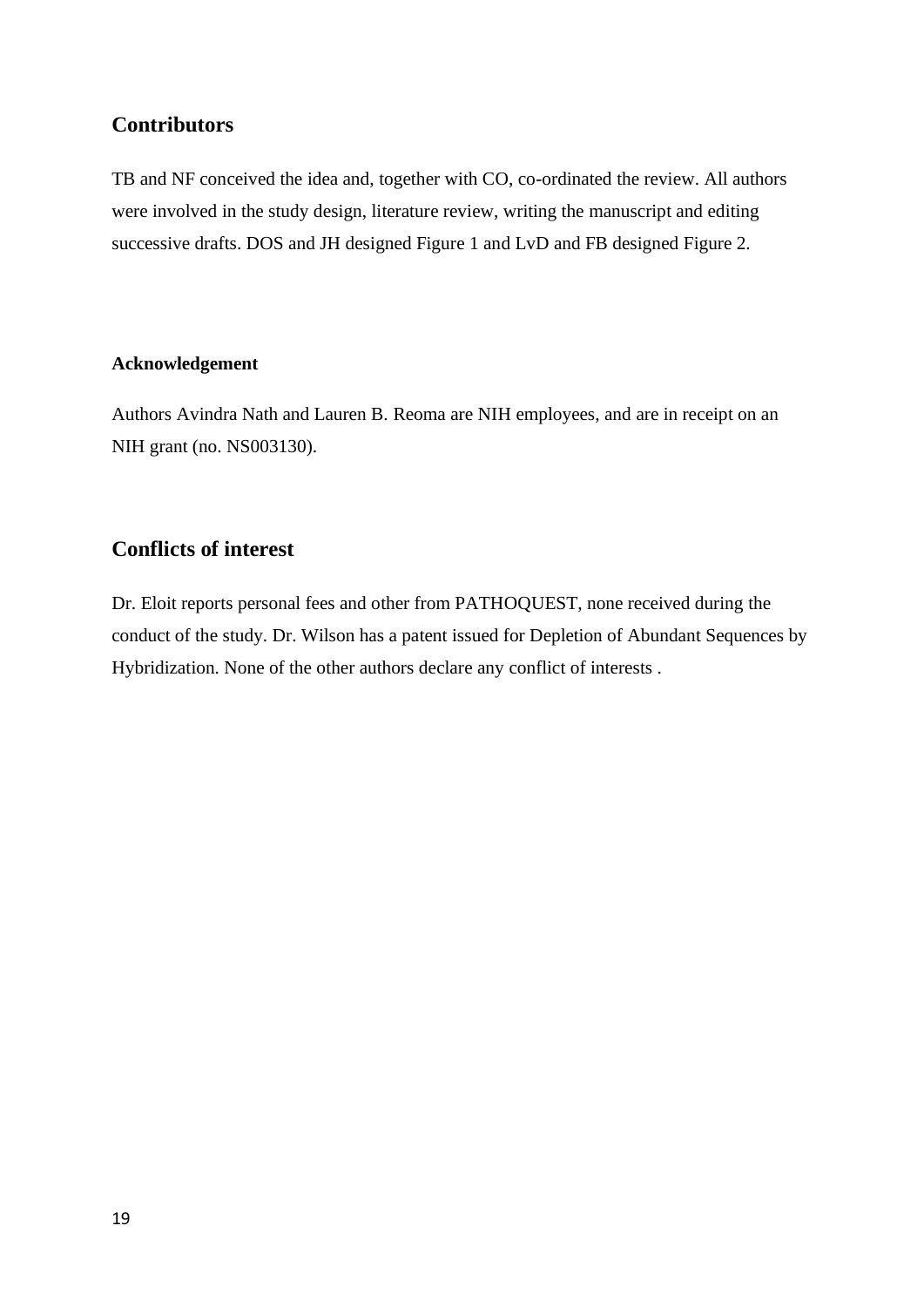## **References**

1. Handelsman J, Rondon MR, Brady SF, Clardy J, Goodman RM. Molecular biological access to the chemistry of unknown soil microbes: a new frontier for natural products. Chemistry & biology. 1998;5(10):R245-9.

2. Quince C, Walker AW, Simpson JT, Loman NJ, Segata N. Shotgun metagenomics, from sampling to analysis. Nature Biotechnology. 2017;35:833.

3. Forbes JD, Knox NC, Peterson C-L, Reimer AR. Highlighting Clinical Metagenomics for Enhanced Diagnostic Decision-making: A Step Towards Wider Implementation. Computational and Structural Biotechnology Journal. 2018;16:108-20.

4. Chiu CY, Miller SA. Clinical metagenomics. Nature Reviews Genetics. 2019;20(6):341-55.

5. Forbes JD, Knox NC, Ronholm J, Pagotto F, Reimer A. Metagenomics: The Next Culture-Independent Game Changer. Frontiers in Microbiology. 2017;8(1069).

6. Gorzelak MA, Gill SK, Tasnim N, Ahmadi-Vand Z, Jay M, Gibson DL. Methods for Improving Human Gut Microbiome Data by Reducing Variability through Sample Processing and Storage of Stool. PloS one. 2015;10(8):e0134802.

7. Simner PJ, Miller S, Carroll KC. Understanding the Promises and Hurdles of Metagenomic Next-Generation Sequencing as a Diagnostic Tool for Infectious Diseases. Clinical Infectious Diseases. 2018;66(5):778-88.

8. Nakamura S, Yang C-S, Sakon N, Ueda M, Tougan T, Yamashita A, et al. Direct Metagenomic Detection of Viral Pathogens in Nasal and Fecal Specimens Using an Unbiased High-Throughput Sequencing Approach. PloS one. 2009;4(1):e4219.

9. van der Helm E, Imamovic L, Hashim Ellabaan MM, van Schaik W, Koza A, Sommer MOA. Rapid resistome mapping using nanopore sequencing. Nucleic Acids Res. 2017;45(8):e61.

10. Kim D, Hofstaedter CE, Zhao C, Mattei L, Tanes C, Clarke E, et al. Optimizing methods and dodging pitfalls in microbiome research. Microbiome. 2017;5(1):52.

11. Huang C, Wang Y, Li X, Ren L, Zhao J, Hu Y, et al. Clinical features of patients infected with 2019 novel coronavirus in Wuhan, China. The Lancet.

12. Zhu N, Zhang D, Wang W, Li X, Yang B, Song J, et al. A Novel Coronavirus from Patients with Pneumonia in China, 2019. The New England journal of medicine. 2020.

13. Brown JR, Bharucha T, Breuer J. Encephalitis diagnosis using metagenomics: application of next generation sequencing for undiagnosed cases. J Infect. 2018.

14. Wilson MR, Sample HA, Zorn KC, Arevalo S, Yu G, Neuhaus J, et al. Clinical Metagenomic Sequencing for Diagnosis of Meningitis and Encephalitis. New England Journal of Medicine. 2019;380(24):2327-40.

15. Zhernakova A, Kurilshikov A, Bonder MJ, Tigchelaar EF, Schirmer M, Vatanen T, et al. Population-based metagenomics analysis reveals markers for gut microbiome composition and diversity. Science (New York, NY). 2016;352(6285):565-9.

16. Wirbel J, Pyl PT, Kartal E, Zych K, Kashani A, Milanese A, et al. Meta-analysis of fecal metagenomes reveals global microbial signatures that are specific for colorectal cancer. Nat Med. 2019;25(4):679-89.

17. Greninger AL, Zerr DM, Qin X, Adler AL, Sampoleo R, Kuypers JM, et al. Rapid Metagenomic Next-Generation Sequencing during an Investigation of Hospital-Acquired Human Parainfluenza Virus 3 Infections. Journal of Clinical Microbiology. 2017;55(1):177-82.

18. Loman NJ, Constantinidou C, Christner M, Rohde H, Chan JZ, Quick J, et al. A cultureindependent sequence-based metagenomics approach to the investigation of an outbreak of Shigatoxigenic Escherichia coli O104:H4. Jama. 2013;309(14):1502-10.

19. Brooks JP, Edwards DJ, Harwich MD, Rivera MC, Fettweis JM, Serrano MG, et al. The truth about metagenomics: quantifying and counteracting bias in 16S rRNA studies. BMC Microbiology. 2015;15(1):66.

20. Ruppé E, Lazarevic V, Girard M, Mouton W, Ferry T, Laurent F, et al. Clinical metagenomics of bone and joint infections: a proof of concept study. Scientific reports. 2017;7(1):7718.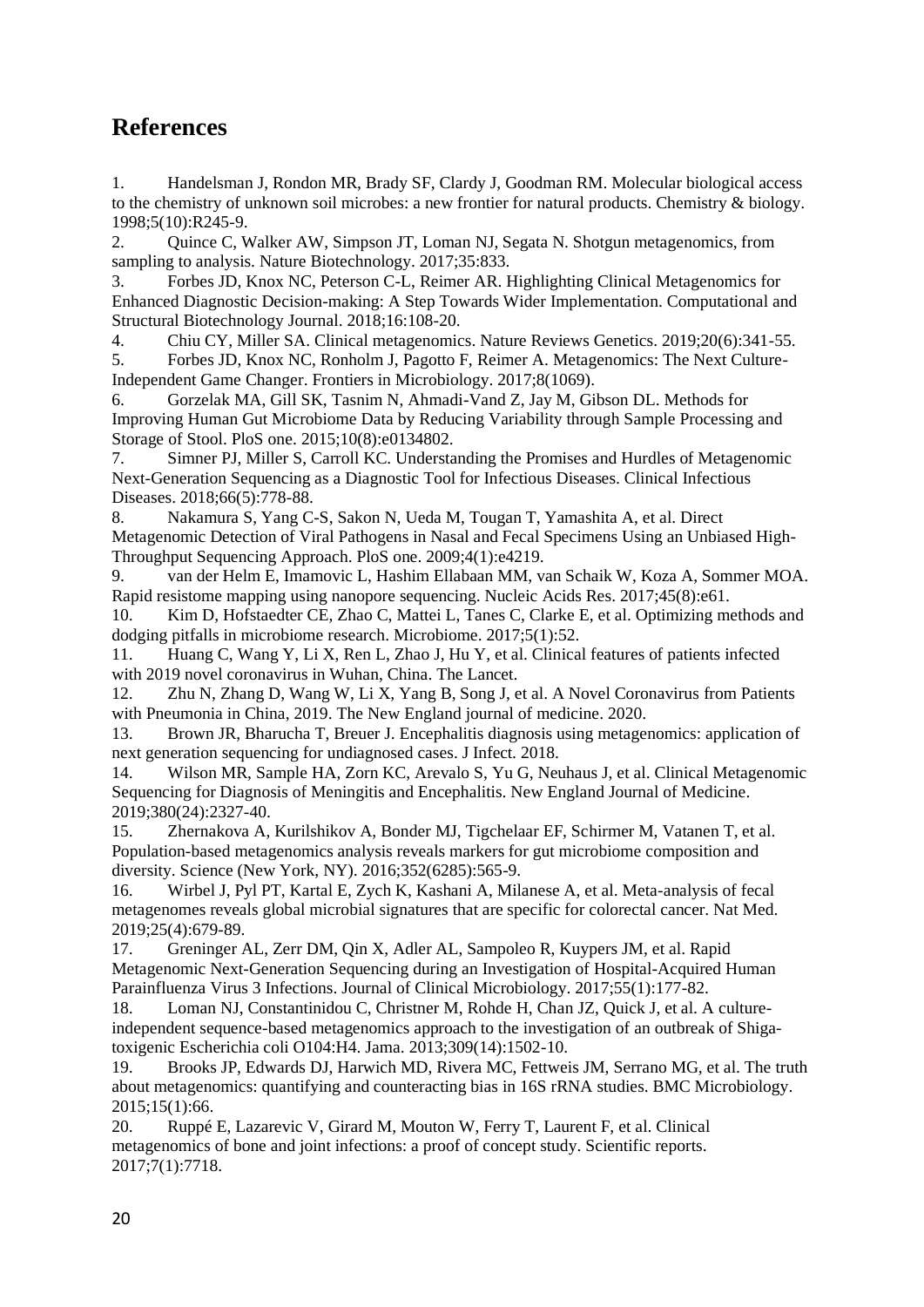21. Schmidt K, Mwaigwisya S, Crossman LC, Doumith M, Munroe D, Pires C, et al. Identification of bacterial pathogens and antimicrobial resistance directly from clinical urines by nanopore-based metagenomic sequencing. J Antimicrob Chemother. 2017;72(1):104-14.

22. von Elm E, Altman DG, Egger M, Pocock SJ, Gotzsche PC, Vandenbroucke JP. The Strengthening the Reporting of Observational Studies in Epidemiology (STROBE) statement: guidelines for reporting observational studies. J Clin Epidemiol. 2008;61(4):344-9.

23. Field N, Cohen T, Struelens MJ, Palm D, Cookson B, Glynn JR, et al. Strengthening the Reporting of Molecular Epidemiology for Infectious Diseases (STROME-ID): an extension of the STROBE statement. The Lancet Infectious Diseases. 2014;14(4):341-52.

24. Network E. EQUATOR (Enhancing the QUAlity and Transparency of health Research) Network home page. 2009.

25. Duncan CJ, Mohamad SM, Young DF, Skelton AJ, Leahy TR, Munday DC, et al. Human IFNAR2 deficiency: Lessons for antiviral immunity. Sci Transl Med. 2015;7(307):307ra154.

26. Morfopoulou S, Brown JR, Davies EG, Anderson G, Virasami A, Qasim W, et al. Human Coronavirus OC43 Associated with Fatal Encephalitis. The New England journal of medicine. 2016;375(5):497-8.

27. Bustin SA, Benes V, Garson JA, Hellemans J, Huggett J, Kubista M, et al. The MIQE guidelines: minimum information for publication of quantitative real-time PCR experiments. Clin Chem. 2009;55(4):611-22.

28. Yohe S, Hauge A, Bunjer K, Kemmer T, Bower M, Schomaker M, et al. Clinical validation of targeted next-generation sequencing for inherited disorders. Arch Pathol Lab Med. 2015;139(2):204- 10.

29. Jennings LJ, Arcila ME, Corless C, Kamel-Reid S, Lubin IM, Pfeifer J, et al. Guidelines for Validation of Next-Generation Sequencing-Based Oncology Panels: A Joint Consensus Recommendation of the Association for Molecular Pathology and College of American Pathologists. J Mol Diagn. 2017;19(3):341-65.

30. Schlaberg R, Chiu CY, Miller S, Procop GW, Weinstock G. Validation of Metagenomic Next-Generation Sequencing Tests for Universal Pathogen Detection. Arch Pathol Lab Med. 2017;141(6):776-86.

31. Seelenfreund E, Robinson WA, Amato CM, Tan A-C, Kim J, Robinson SE. Long Term Storage of Dry versus Frozen RNA for Next Generation Molecular Studies. PloS one. 2014;9(11):e111827.

32. Panek M, Čipčić Paljetak H, Barešić A, Perić M, Matijašić M, Lojkić I, et al. Methodology challenges in studying human gut microbiota - effects of collection, storage, DNA extraction and next generation sequencing technologies. Scientific reports. 2018;8(1):5143-.

33. Wu WK, Chen CC, Panyod S, Chen RA, Wu MS, Sheen LY, et al. Optimization of fecal sample processing for microbiome study - The journey from bathroom to bench. J Formos Med Assoc. 2018.

34. Ali N, Rampazzo RdC, #xe1, Pontello s, Costa ADT, Krieger MA. Current Nucleic Acid Extraction Methods and Their Implications to Point-of-Care Diagnostics. BioMed Research International. 2017;2017:13.

35. Bowden R, Davies RW, Heger A, Pagnamenta AT, de Cesare M, Oikkonen LE, et al. Sequencing of human genomes with nanopore technology. Nature Communications. 2019;10(1):1869. 36. Schirmer M, Ijaz UZ, D'Amore R, Hall N, Sloan WT, Quince C. Insight into biases and sequencing errors for amplicon sequencing with the Illumina MiSeq platform. Nucleic Acids Res. 2015;43(6):e37.

37. Sims D, Sudbery I, Ilott NE, Heger A, Ponting CP. Sequencing depth and coverage: key considerations in genomic analyses. Nat Rev Genet. 2014;15(2):121-32.

38. Clark MJ, Chen R, Lam HYK, Karczewski KJ, Chen R, Euskirchen G, et al. Performance comparison of exome DNA sequencing technologies. Nature biotechnology. 2011;29(10):908-14. 39. Jennings LJ, Arcila ME, Corless C, Kamel-Reid S, Lubin IM, Pfeifer J, et al. Guidelines for

Validation of Next-Generation Sequencing-Based Oncology Panels: A Joint Consensus Recommendation of the Association for Molecular Pathology and College of American Pathologists. The Journal of molecular diagnostics : JMD. 2017;19(3):341-65.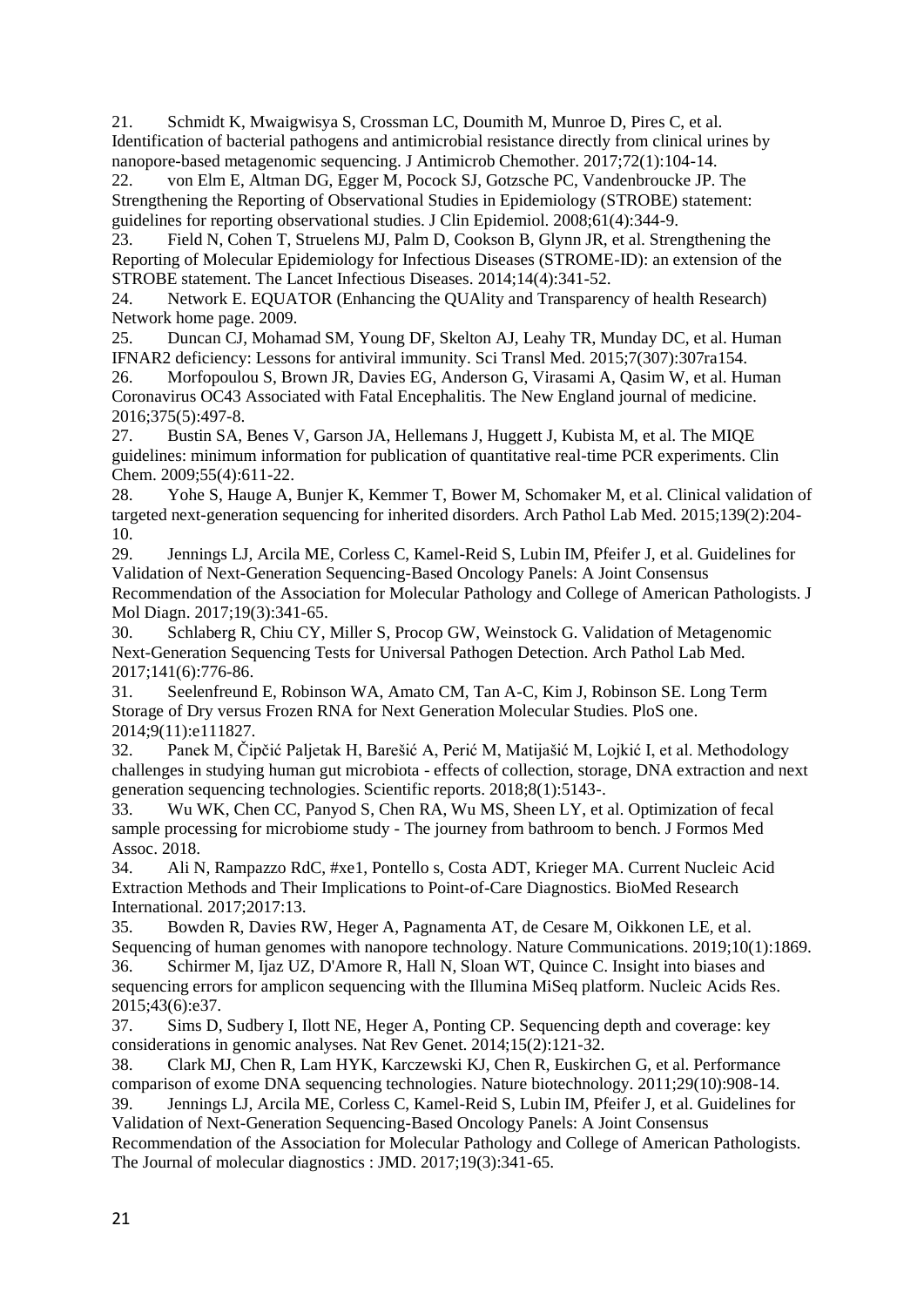40. Salter SJ, Cox MJ, Turek EM, Calus ST, Cookson WO, Moffatt MF, et al. Reagent and laboratory contamination can critically impact sequence-based microbiome analyses. BMC biology. 2014;12:87-.

41. Branton WG, Ellestad KK, Maingat F, Wheatley BM, Rud E, Warren RL, et al. Brain microbial populations in HIV/AIDS: alpha-proteobacteria predominate independent of host immune status. PloS one. 2013;8(1):e54673.

42. Singer E, Andreopoulos B, Bowers RM, Lee J, Deshpande S, Chiniquy J, et al. Next generation sequencing data of a defined microbial mock community. Scientific Data. 2016;3:160081. 43. Rinke C, Low S, Woodcroft BJ, Raina J-B, Skarshewski A, Le XH, et al. Validation of

picogram- and femtogram-input DNA libraries for microscale metagenomics. PeerJ. 2016;4:e2486. 44. Bowers RM, Clum A, Tice H, Lim J, Singh K, Ciobanu D, et al. Impact of library preparation protocols and template quantity on the metagenomic reconstruction of a mock microbial community. BMC Genomics. 2015;16(1):856.

45. The Human Microbiome Project C, Huttenhower C, Gevers D, Knight R, Abubucker S, Badger JH, et al. Structure, function and diversity of the healthy human microbiome. Nature. 2012;486:207.

46. Branton WG, Lu JQ, Surette MG, Holt RA, Lind J, Laman JD, et al. Brain microbiota disruption within inflammatory demyelinating lesions in multiple sclerosis. Scientific reports. 2016;6:37344.

47. Hardwick SA, Chen WY, Wong T, Kanakamedala BS, Deveson IW, Ongley SE, et al. Synthetic microbe communities provide internal reference standards for metagenome sequencing and analysis. Nature Communications. 2018;9(1):3096.

48. Proctor LM, Creasy HH, Fettweis JM, Lloyd-Price J, Mahurkar A, Zhou W, et al. The Integrative Human Microbiome Project. Nature. 2019;569(7758):641-8.

49. Hornung BVH, Zwittink RD, Kuijper EJ. Issues and current standards of controls in microbiome research. FEMS Microbiol Ecol. 2019;95(5):fiz045.

50. Cummings LA, Kurosawa K, Hoogestraat DR, SenGupta DJ, Candra F, Doyle M, et al. Clinical Next Generation Sequencing Outperforms Standard Microbiological Culture for Characterizing Polymicrobial Samples. Clin Chem. 2016;62(11):1465-73.

51. Lipkin WI. Microbe hunting. Microbiology and molecular biology reviews : MMBR. 2010;74(3):363-77.

52. Granerod J, Cunningham R, Zuckerman M, Mutton K, Davies NW, Walsh AL, et al. Causality in acute encephalitis: defining aetiologies. Epidemiol Infect. 2010;138(6):783-800.

53. Fischbach MA. Microbiome: Focus on Causation and Mechanism. Cell. 2018;174(4):785-90.

54. Langelier C, Kalantar KL, Moazed F, Wilson MR, Crawford ED, Deiss T, et al. Integrating host response and unbiased microbe detection for lower respiratory tract infection diagnosis in critically ill adults. Proc Natl Acad Sci U S A. 2018;115(52):E12353-e62.

55. Singh VP, Proctor SD, Willing BP. Koch's postulates, microbial dysbiosis and inflammatory bowel disease. Clin Microbiol Infect. 2016;22(7):594-9.

56. Gyarmati P, Kjellander C, Aust C, Song Y, Öhrmalm L, Giske CG. Metagenomic analysis of bloodstream infections in patients with acute leukemia and therapy-induced neutropenia. Scientific reports. 2016;6:23532.

57. Grumaz S, Stevens P, Grumaz C, Decker SO, Weigand MA, Hofer S, et al. Next-generation sequencing diagnostics of bacteremia in septic patients. Genome Medicine. 2016;8(1):73.

58. Fredricks DN, Relman DA. Sequence-based identification of microbial pathogens: a reconsideration of Koch's postulates. Clin Microbiol Rev. 1996;9(1):18-33.

59. Lipkin WI. The changing face of pathogen discovery and surveillance. Nature reviews Microbiology. 2013;11(2):133-41.

60. Cuthbertson L, Rogers GB, Walker AW, Oliver A, Hafiz T, Hoffman LR, et al. Time between collection and storage significantly influences bacterial sequence composition in sputum samples from cystic fibrosis respiratory infections. J Clin Microbiol. 2014;52(8):3011-6.

61. Cardona S, Eck A, Cassellas M, Gallart M, Alastrue C, Dore J, et al. Storage conditions of intestinal microbiota matter in metagenomic analysis. BMC microbiology. 2012;12:158-.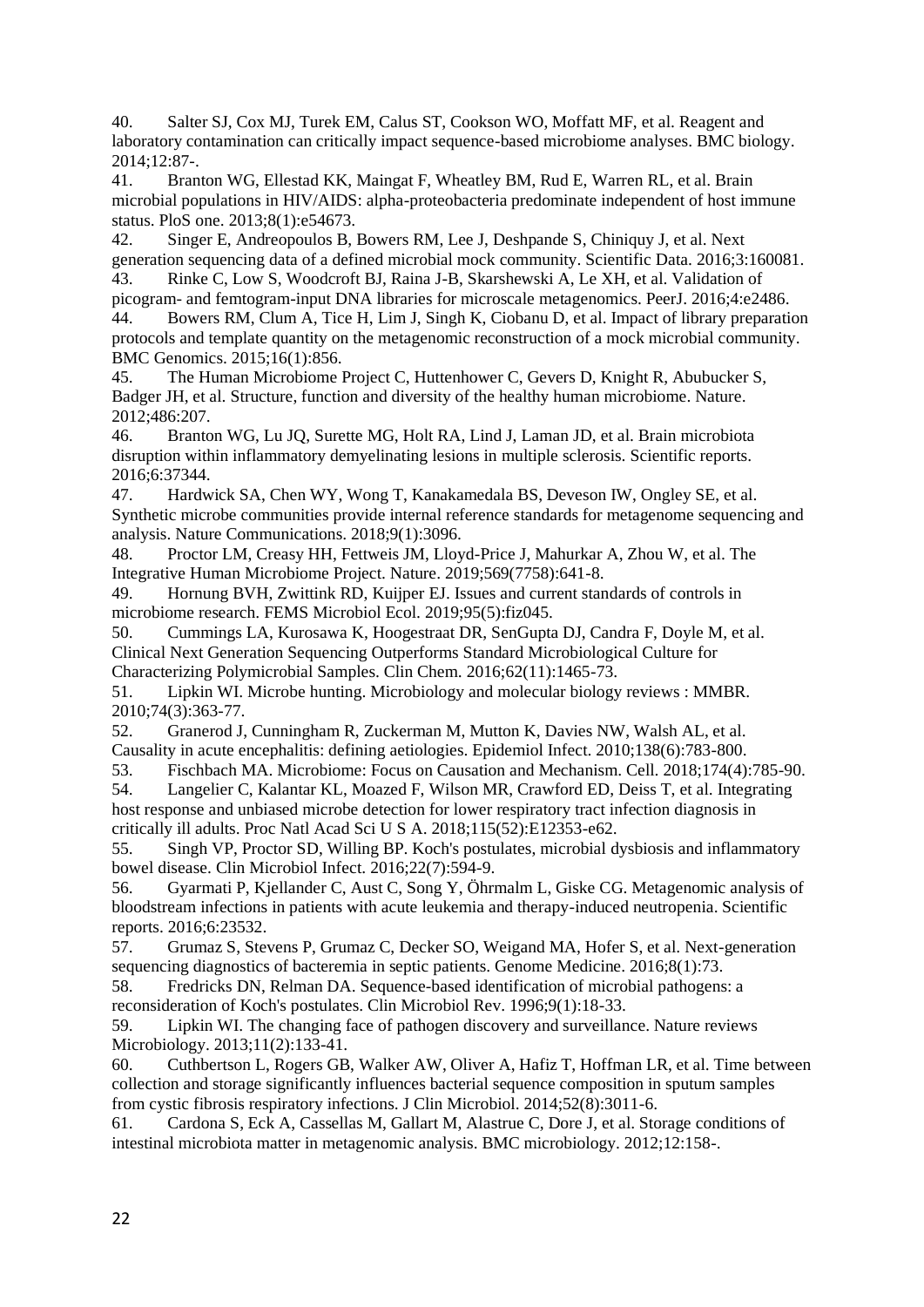62. Senol Cali D, Kim JS, Ghose S, Alkan C, Mutlu O. Nanopore sequencing technology and tools for genome assembly: computational analysis of the current state, bottlenecks and future directions. Briefings in Bioinformatics. 2018.

63. Balloux F, Brønstad Brynildsrud O, van Dorp L, Shaw LP, Chen H, Harris KA, et al. From Theory to Practice: Translating Whole-Genome Sequencing (WGS) into the Clinic. Trends in Microbiology. 2018;26(12):1035-48.

64. Miller RR, Montoya V, Gardy JL, Patrick DM, Tang P. Metagenomics for pathogen detection in public health. Genome Medicine. 2013;5(9):81.

65. Bossuyt PM, Reitsma JB, Bruns DE, Gatsonis Ca, Glasziou PP, Irwig LM, et al. The STARD statement for reporting studies of diagnostic accuracy: Explanation and elaboration. Clinical Chemistry. 2003;49:7-18.

66. Ambrose HE, Granerod J, Clewley JP, Davies NW, Keir G, Cunningham R, et al. Diagnostic strategy used to establish etiologies of encephalitis in a prospective cohort of patients in England. J Clin Microbiol. 2011;49(10):3576-83.

67. Shaw L, Ribeiro ALR, Levine AP, Pontikos N, Balloux F, Segal AW, et al. The Human Salivary Microbiome Is Shaped by Shared Environment Rather than Genetics: Evidence from a Large Family of Closely Related Individuals. mBio. 2017;8(5):e01237-17.

68. Lassalle F, Spagnoletti M, Fumagalli M, Shaw L, Dyble M, Walker C, et al. Oral microbiomes from hunter-gatherers and traditional farmers reveal shifts in commensal balance and pathogen load linked to diet. Molecular Ecology. 2018;27(1):182-95.

69. Shaw LP, Bassam H, Barnes CP, Walker AS, Klein N, Balloux F. Modelling microbiome recovery after antibiotics using a stability landscape framework. The ISME journal. 2019;13(7):1845- 56.

70. Zaura E, Brandt BW, Teixeira de Mattos MJ, Buijs MJ, Caspers MPM, Rashid M-U, et al. Same Exposure but Two Radically Different Responses to Antibiotics: Resilience of the Salivary Microbiome versus Long-Term Microbial Shifts in Feces. mBio. 2015;6(6):e01693-15.

71. Schenk T, Enders M, Pollak S, Hahn R, Huzly D. High Prevalence of Human Parvovirus B19 DNA in Myocardial Autopsy Samples from Subjects without Myocarditis or Dilative Cardiomyopathy. Journal of Clinical Microbiology. 2009;47(1):106-10.

72. #039, Sullivan DM, Laver T, Temisak S, Redshaw N, Harris KA, et al. Assessing the Accuracy of Quantitative Molecular Microbial Profiling. International Journal of Molecular Sciences. 2014;15(11):21476-91.

73. Pettengill JB, McAvoy E, White JR, Allard M, Brown E, Ottesen A. Using metagenomic analyses to estimate the consequences of enrichment bias for pathogen detection. BMC Research Notes. 2012;5(1):378.

74. Velásquez-Mejía EP, de la Cuesta-Zuluaga J, Escobar JS. Impact of DNA extraction, sample dilution, and reagent contamination on 16S rRNA gene sequencing of human feces. Applied Microbiology and Biotechnology. 2018;102(1):403-11.

75. Huggett JF, Laver T, Tamisak S, Nixon G, O'Sullivan DM, Elaswarapu R, et al. Considerations for the development and application of control materials to improve metagenomic microbial community profiling. Accreditation and Quality Assurance. 2013;18(2):77-83.

76. Cai L, Ye L, Tong AHY, Lok S, Zhang T. Biased diversity metrics revealed by bacterial 16S pyrotags derived from different primer sets. PloS one. 2013;8(1):e53649-e.

77. Edgar RC. UNBIAS: An attempt to correct abundance bias in 16S sequencing, with limited success. bioRxiv. 2017:124149.

78. Paez-Espino D, Pavlopoulos GA, Ivanova NN, Kyrpides NC. Nontargeted virus sequence discovery pipeline and virus clustering for metagenomic data. Nat Protoc. 2017;12(8):1673-82.

79. Kim D, Song L, Breitwieser FP, Salzberg SL. Centrifuge: rapid and sensitive classification of metagenomic sequences. Genome Res. 2016;26(12):1721-9.

80. Breitwieser FP, Baker DN, Salzberg SL. KrakenUniq: confident and fast metagenomics classification using unique k-mer counts. Genome Biology. 2018;19(1):198.

81. Pereira MB, Wallroth M, Jonsson V, Kristiansson E. Comparison of normalization methods for the analysis of metagenomic gene abundance data. BMC Genomics. 2018;19(1):274.

82. Love MI, Huber W, Anders S. Moderated estimation of fold change and dispersion for RNAseq data with DESeq2. Genome Biology. 2014;15(12):550.